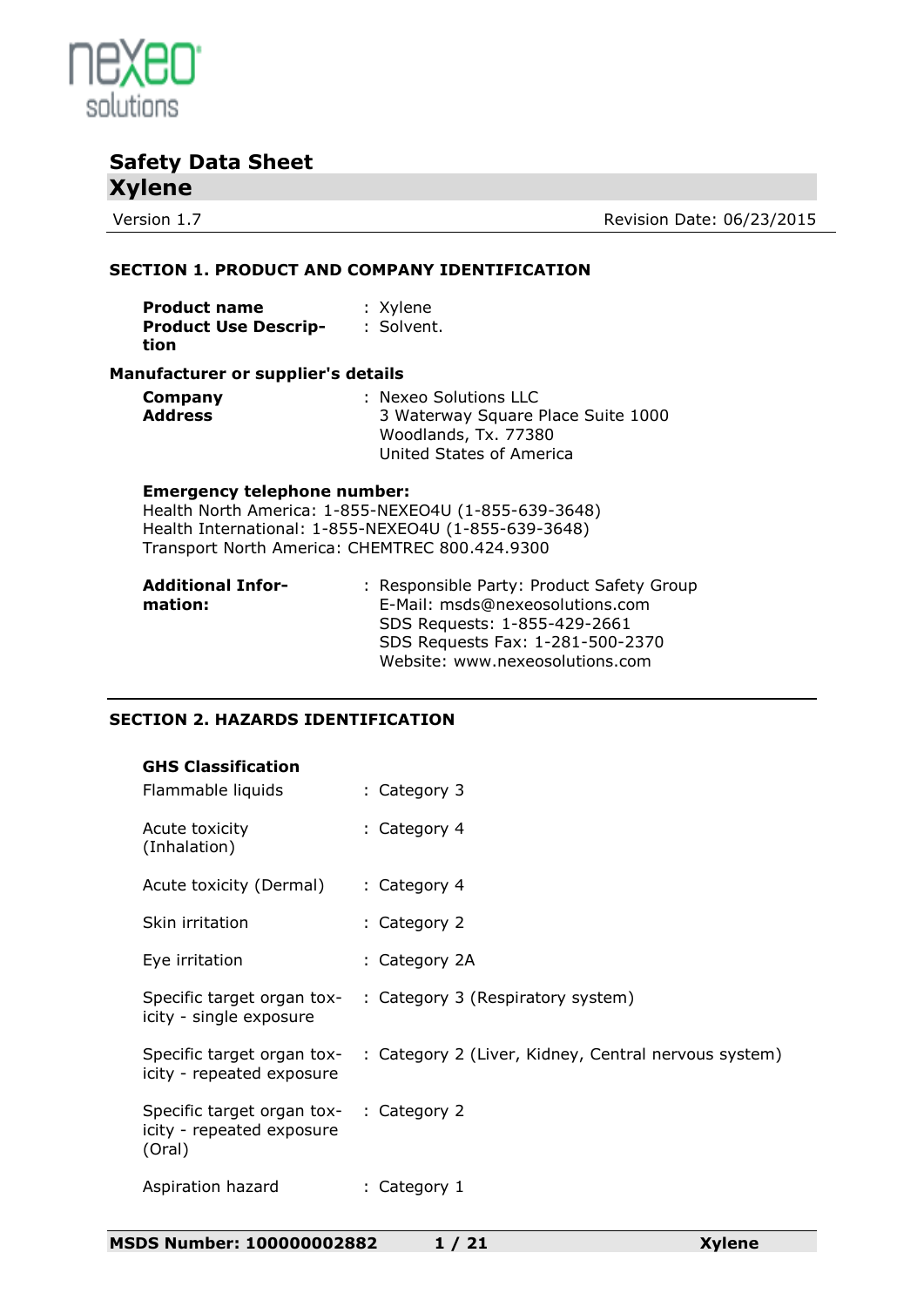

Version 1.7 **Version 1.7** Revision Date: 06/23/2015

| <b>GHS Label element</b><br>Hazard pictograms |                                                                                                                                                                                                                                                                                                                                                                                                                                                                                                                                                                                                                                                                                                                                                                                                                                                                                                                                                                                                                                                                                                                                                                                                                                                                                                                                                             |
|-----------------------------------------------|-------------------------------------------------------------------------------------------------------------------------------------------------------------------------------------------------------------------------------------------------------------------------------------------------------------------------------------------------------------------------------------------------------------------------------------------------------------------------------------------------------------------------------------------------------------------------------------------------------------------------------------------------------------------------------------------------------------------------------------------------------------------------------------------------------------------------------------------------------------------------------------------------------------------------------------------------------------------------------------------------------------------------------------------------------------------------------------------------------------------------------------------------------------------------------------------------------------------------------------------------------------------------------------------------------------------------------------------------------------|
| Signal word                                   | : Danger                                                                                                                                                                                                                                                                                                                                                                                                                                                                                                                                                                                                                                                                                                                                                                                                                                                                                                                                                                                                                                                                                                                                                                                                                                                                                                                                                    |
| Hazard statements                             | : H226 Flammable liquid and vapour.<br>H304 May be fatal if swallowed and enters airways.<br>H312 + H332 Harmful in contact with skin or if inhaled<br>H315+H319 Causes skin irritation and serious eye<br>damage<br>H335 May cause respiratory irritation.<br>H372 Causes damage to organs through prolonged or<br>repeated exposure.                                                                                                                                                                                                                                                                                                                                                                                                                                                                                                                                                                                                                                                                                                                                                                                                                                                                                                                                                                                                                      |
| Precautionary statements                      | : Prevention:<br>P210 Keep away from heat, hot surfaces, sparks, open<br>flames and other ignition sources. No smoking.<br>P233 Keep container tightly closed.<br>P240 Ground/bond container and receiving equipment.<br>P241 Use explosion-proof electrical/ ventilating/<br>lighting/ equipment.<br>P242 Use only non-sparking tools.<br>P243 Take precautionary measures against static<br>discharge.<br>P260 Do not breathe dust/ fume/ gas/ mist/ vapours/<br>spray.<br>P264 Wash skin thoroughly after handling.<br>P271 Use only outdoors or in a well-ventilated area.<br>P280 Wear protective gloves/ eye protection/ face<br>protection.<br><b>Response:</b><br>P301 + P310 IF SWALLOWED: Immediately call a<br>POISON CENTER or doctor/ physician.<br>P303 + P361 + P353 IF ON SKIN (or hair): Remove/<br>Take off immediately all contaminated clothing. Rinse<br>skin with water/ shower.<br>P304 + P340 + P312 IF INHALED: Remove victim to<br>fresh air and keep at rest in a position comfortable for<br>breathing. Call a POISON CENTER or doctor/ physician if<br>you feel unwell.<br>P305 + P351 + P338 IF IN EYES: Rinse cautiously with<br>water for several minutes. Remove contact lenses, if<br>present and easy to do. Continue rinsing.<br>P314 Get medical advice/ attention if you feel unwell.<br>P331 Do NOT induce vomiting. |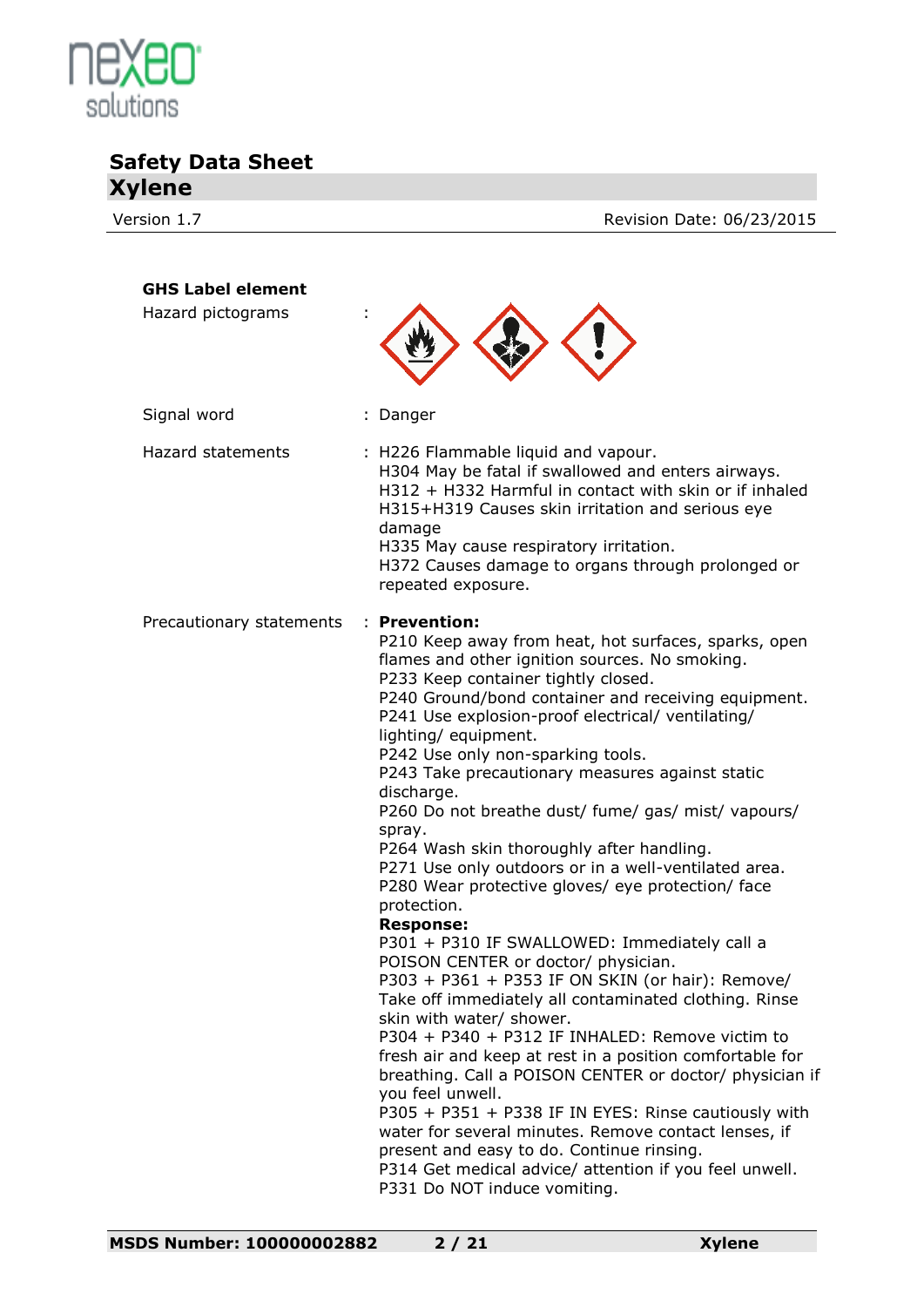

| Version 1.7                            |                                                                                                                                                                                                                                                                                                                                                                                                                                                                                                                                                                                                                |                           |
|----------------------------------------|----------------------------------------------------------------------------------------------------------------------------------------------------------------------------------------------------------------------------------------------------------------------------------------------------------------------------------------------------------------------------------------------------------------------------------------------------------------------------------------------------------------------------------------------------------------------------------------------------------------|---------------------------|
|                                        | P332 + P313 If skin irritation occurs: Get medical<br>advice/ attention.<br>P337 + P313 If eye irritation persists: Get medical<br>advice/ attention.<br>P362 Take off contaminated clothing and wash before<br>reuse.<br>P370 + P378 In case of fire: Use dry sand, dry chemical<br>or alcohol-resistant foam for extinction.<br>Storage:<br>P403 + P233 Store in a well-ventilated place. Keep<br>container tightly closed.<br>P403 + P235 Store in a well-ventilated place. Keep cool.<br>P405 Store locked up.<br>Disposal:<br>P501 Dispose of contents/ container to an approved<br>waste disposal plant. | Revision Date: 06/23/2015 |
| <b>Potential Health Effects</b>        |                                                                                                                                                                                                                                                                                                                                                                                                                                                                                                                                                                                                                |                           |
| <b>Carcinogenicity:</b><br><b>IARC</b> | Group 2B: Possibly carcinogenic to humans                                                                                                                                                                                                                                                                                                                                                                                                                                                                                                                                                                      |                           |
|                                        | $100 - 41 - 4$                                                                                                                                                                                                                                                                                                                                                                                                                                                                                                                                                                                                 | **Ethylbenzene            |
|                                        | $98 - 82 - 8$                                                                                                                                                                                                                                                                                                                                                                                                                                                                                                                                                                                                  | **Cumene                  |
| <b>ACGIH</b>                           | Confirmed animal carcinogen with unknown relevance to<br>humans                                                                                                                                                                                                                                                                                                                                                                                                                                                                                                                                                |                           |
|                                        | $100 - 41 - 4$                                                                                                                                                                                                                                                                                                                                                                                                                                                                                                                                                                                                 | **Ethylbenzene            |
| <b>OSHA</b>                            | No component of this product present at levels greater<br>than or equal to 0.1% is identified as a carcinogen or<br>potential carcinogen by OSHA.                                                                                                                                                                                                                                                                                                                                                                                                                                                              |                           |
| NTP                                    | No component of this product present at levels greater<br>than or equal to 0.1% is identified as a known or antici-<br>pated carcinogen by NTP.                                                                                                                                                                                                                                                                                                                                                                                                                                                                |                           |

#### **Emergency Overview**

| Appearance     | liquid                            |
|----------------|-----------------------------------|
| Colour         | clear, colourless                 |
| Odour          | sweet, aromatic, hydrocarbon-like |
| Hazard Summary | No information available.         |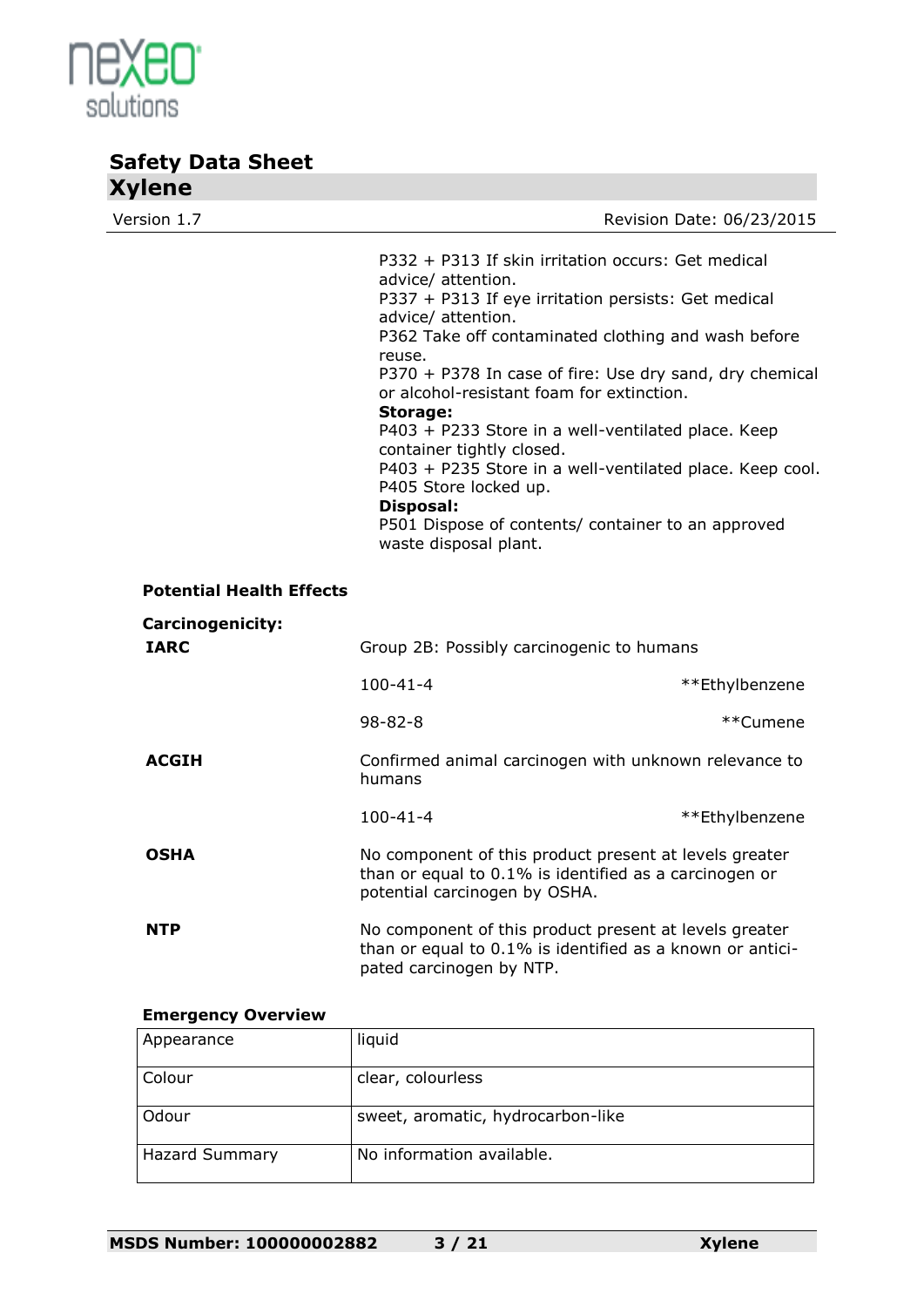

Version 1.7 Version 1.7

#### **SECTION 3. COMPOSITION/INFORMATION ON INGREDIENTS**

Substance / Mixture : Mixture

#### **Hazardous components**

| CAS-No.       | <b>Chemical Name</b> | Concentration (%) |
|---------------|----------------------|-------------------|
| 1330-20-7     | Mixed xylenes        | $90 - 100$        |
| 100-41-4      | **Ethylbenzene       | $0 - 30$          |
| 108-88-3      | **Toluene            | $1 - 5$           |
| $98 - 82 - 8$ | ı **Cumene           | 0.1<br>$\sim$     |

**Special Notes:** : Mixed Xylenes contains the isomers o-, m-, p- Xylene, and Ethylbenzene. Trace amounts of Toluene and Benzene may also be present as impurities., \*\* Other substances in the product which may present a health or environmental hazard.

#### **SECTION 4. FIRST AID MEASURES**

| General advice          | : Move out of dangerous area.<br>Show this safety data sheet to the doctor in attend-<br>ance.<br>Symptoms of poisoning may appear several hours<br>later.<br>Do not leave the victim unattended.               |
|-------------------------|-----------------------------------------------------------------------------------------------------------------------------------------------------------------------------------------------------------------|
| If inhaled              | : If unconscious place in recovery position and seek<br>medical advice.<br>If symptoms persist, call a physician.                                                                                               |
| In case of skin contact | : If skin irritation persists, call a physician.<br>If on skin, rinse well with water.<br>If on clothes, remove clothes.                                                                                        |
| In case of eye contact  | : Immediately flush eye(s) with plenty of water.<br>Remove contact lenses.<br>Protect unharmed eye.<br>Keep eye wide open while rinsing.<br>If eye irritation persists, consult a specialist.                   |
| If swallowed            | : Keep respiratory tract clear.<br>Do NOT induce vomiting.<br>Do not give milk or alcoholic beverages.<br>Never give anything by mouth to an unconscious per-<br>son.<br>If symptoms persist, call a physician. |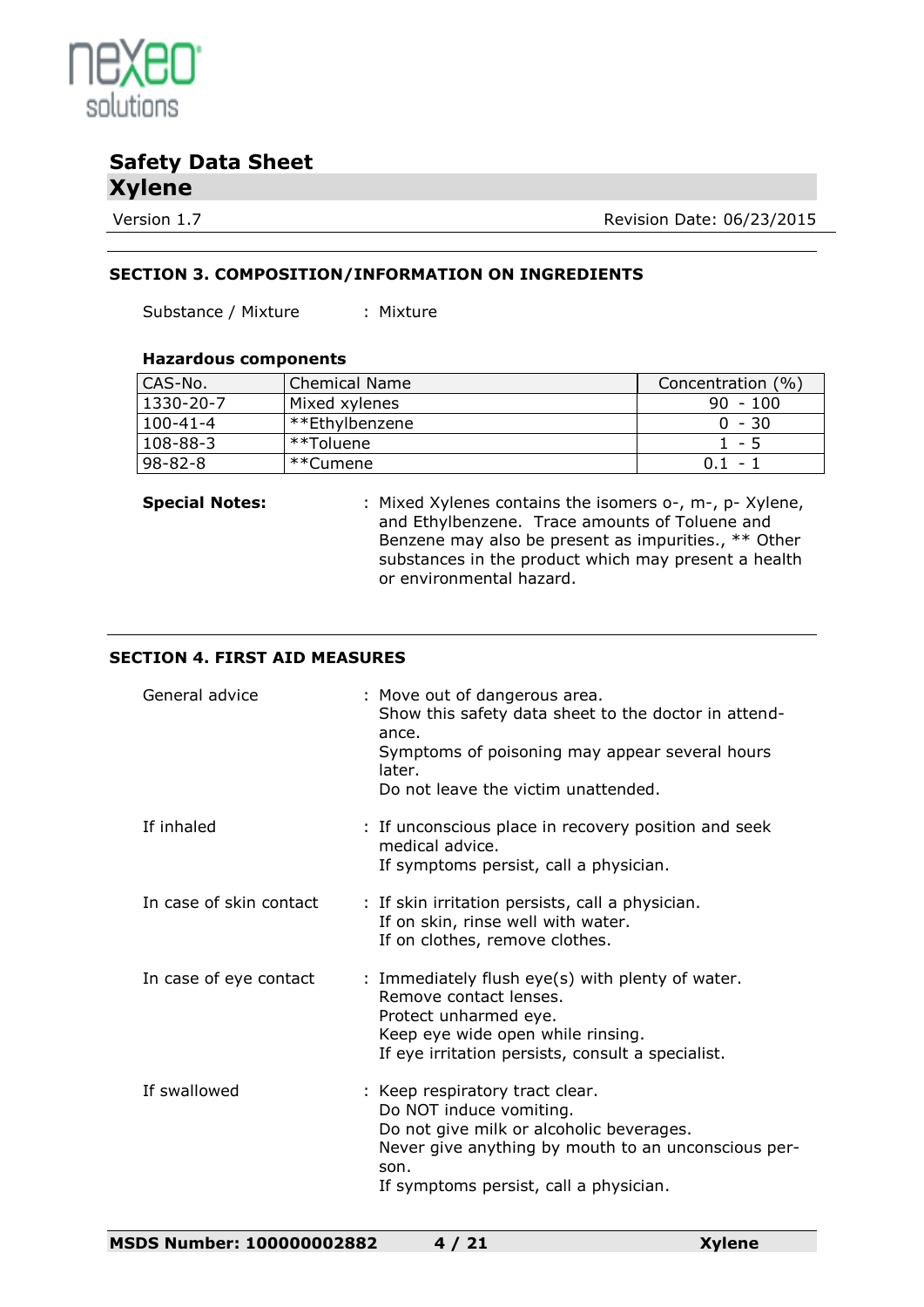

Version 1.7 **Version 1.7** Revision Date: 06/23/2015

Take victim immediately to hospital.

#### **SECTION 5. FIREFIGHTING MEASURES**

| Suitable extinguishing<br>media                    | : Alcohol-resistant foam<br>Carbon dioxide (CO2)<br>Dry chemical                                                                                                                                                                                                                                                                            |
|----------------------------------------------------|---------------------------------------------------------------------------------------------------------------------------------------------------------------------------------------------------------------------------------------------------------------------------------------------------------------------------------------------|
| Unsuitable extinguishing<br>media                  | : High volume water jet                                                                                                                                                                                                                                                                                                                     |
| Specific hazards during<br>firefighting            | : Do not allow run-off from fire fighting to enter drains<br>or water courses.                                                                                                                                                                                                                                                              |
| Hazardous combustion<br>products                   | : No hazardous combustion products are known                                                                                                                                                                                                                                                                                                |
| Specific extinguishing<br>methods                  | : Use a water spray to cool fully closed containers.                                                                                                                                                                                                                                                                                        |
| Further information                                | : Collect contaminated fire extinguishing water sepa-<br>rately. This must not be discharged into drains.<br>Fire residues and contaminated fire extinguishing wa-<br>ter must be disposed of in accordance with local regu-<br>lations.<br>For safety reasons in case of fire, cans should be<br>stored separately in closed containments. |
| Special protective equip-<br>ment for firefighters | : Wear self-contained breathing apparatus for fire-<br>fighting if necessary.                                                                                                                                                                                                                                                               |

#### **NFPA Flammable and Combustible Liquids Classification**:

Flammable Liquid Class IC

#### **SECTION 6. ACCIDENTAL RELEASE MEASURES**

| Personal precautions,<br>protective equipment and<br>emergency procedures | : Use personal protective equipment.<br>Ensure adequate ventilation.<br>Remove all sources of ignition.<br>Evacuate personnel to safe areas.<br>Beware of vapours accumulating to form explosive<br>concentrations. Vapours can accumulate in low areas. |
|---------------------------------------------------------------------------|----------------------------------------------------------------------------------------------------------------------------------------------------------------------------------------------------------------------------------------------------------|
| Environmental precau-<br>tions                                            | : Prevent product from entering drains.<br>Prevent further leakage or spillage if safe to do so.<br>If the product contaminates rivers and lakes or drains                                                                                               |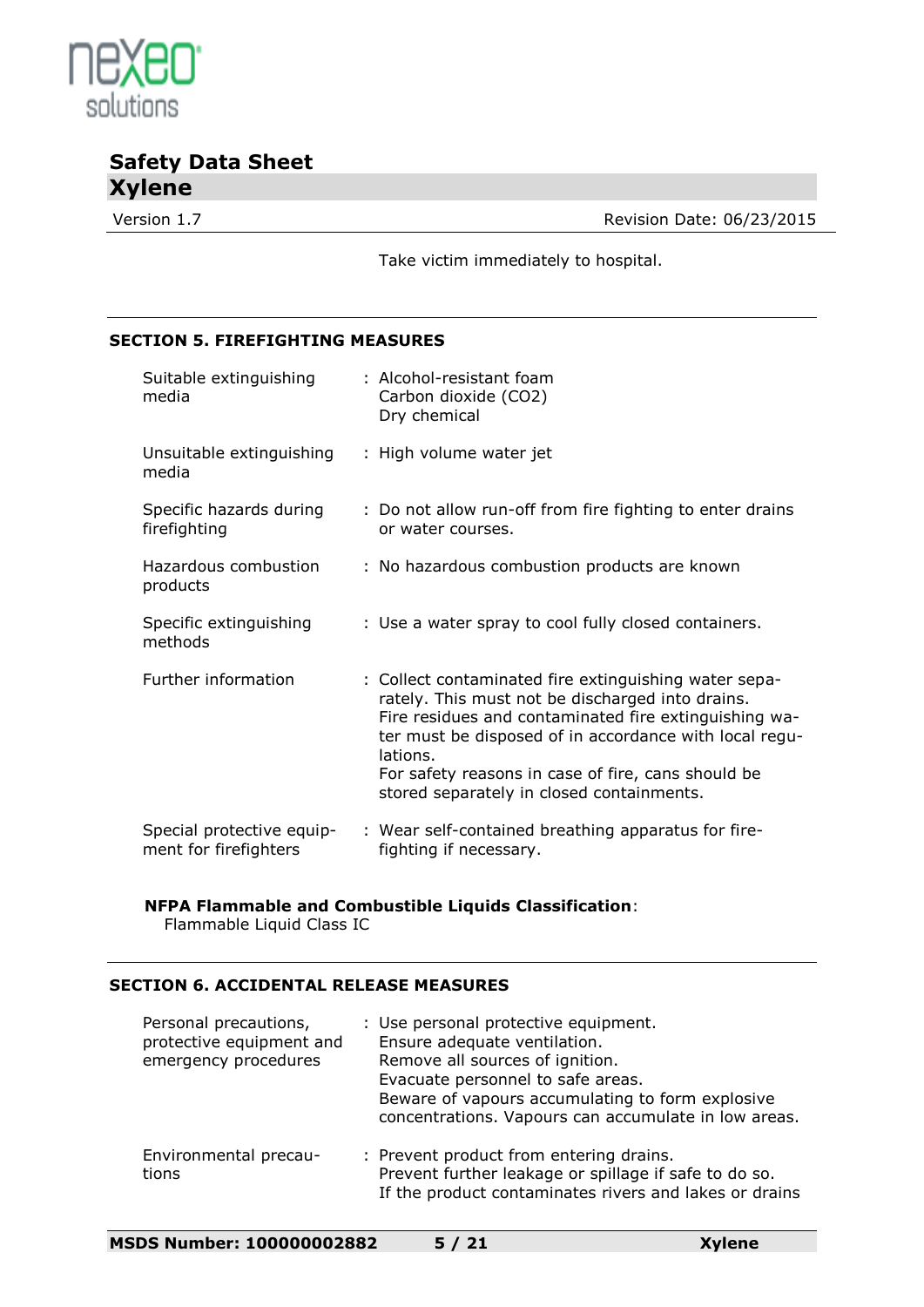

| <b>TYTULE</b>                                               |                                                                                                                                                                                                                                                    |
|-------------------------------------------------------------|----------------------------------------------------------------------------------------------------------------------------------------------------------------------------------------------------------------------------------------------------|
| Version 1.7                                                 | Revision Date: 06/23/2015                                                                                                                                                                                                                          |
|                                                             | inform respective authorities.                                                                                                                                                                                                                     |
| Methods and materials<br>for containment and<br>cleaning up | : Contain spillage, and then collect with non-<br>combustible absorbent material, (e.g. sand, earth,<br>diatomaceous earth, vermiculite) and place in con-<br>tainer for disposal according to local / national regula-<br>tions (see section 13). |

#### **SECTION 7. HANDLING AND STORAGE**

| Advice on safe handling          | : Avoid formation of aerosol.<br>Do not breathe vapours/dust.<br>Avoid exposure - obtain special instructions before<br>use.<br>Avoid contact with skin and eyes.<br>For personal protection see section 8.<br>Smoking, eating and drinking should be prohibited in<br>the application area.<br>Take precautionary measures against static discharg-<br>es.<br>Provide sufficient air exchange and/or exhaust in work<br>rooms.<br>Open drum carefully as content may be under pres-<br>sure.<br>Dispose of rinse water in accordance with local and<br>national regulations. |
|----------------------------------|-------------------------------------------------------------------------------------------------------------------------------------------------------------------------------------------------------------------------------------------------------------------------------------------------------------------------------------------------------------------------------------------------------------------------------------------------------------------------------------------------------------------------------------------------------------------------------|
| Conditions for safe stor-<br>age | : No smoking.<br>Keep container tightly closed in a dry and well-<br>ventilated place.<br>Containers which are opened must be carefully re-<br>sealed and kept upright to prevent leakage.<br>Observe label precautions.<br>Electrical installations / working materials must com-<br>ply with the technological safety standards.                                                                                                                                                                                                                                            |

### **SECTION 8. EXPOSURE CONTROLS/PERSONAL PROTECTION**

| CAS-No.   | Components    | Value type<br>(Form of<br>exposure) | Control parame-<br>ters / Permissi-<br>ble concentra-<br>tion | <b>Basis</b> |
|-----------|---------------|-------------------------------------|---------------------------------------------------------------|--------------|
| 1330-20-7 | Mixed xylenes | TWA                                 | $100$ ppm                                                     | ACGIH        |
|           |               | <b>STEL</b>                         | $150$ ppm                                                     | ACGIH        |
|           |               | TWA                                 | $100$ ppm                                                     | OSHA Z-1     |

#### **Components with workplace control parameters**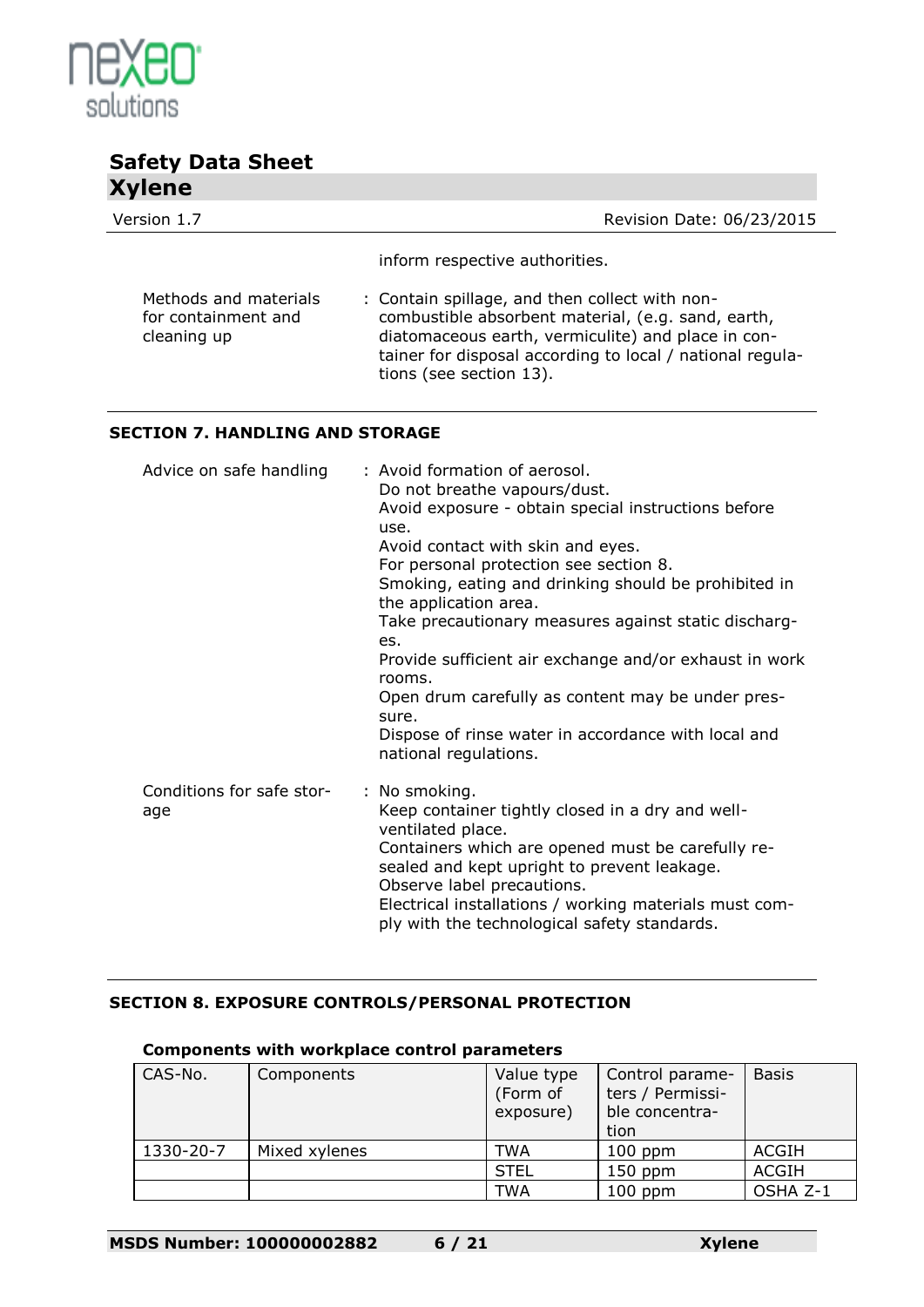

Version 1.7 **Version 1.7** Revision Date: 06/23/2015

|                |                |             | 435 mg/m3 |                  |
|----------------|----------------|-------------|-----------|------------------|
| $100 - 41 - 4$ | **Ethylbenzene | <b>TWA</b>  | 20 ppm    | <b>ACGIH</b>     |
|                |                | <b>TWA</b>  | 100 ppm   | <b>NIOSH REL</b> |
|                |                |             | 435 mg/m3 |                  |
|                |                | <b>ST</b>   | 125 ppm   | <b>NIOSH REL</b> |
|                |                |             | 545 mg/m3 |                  |
|                |                | <b>TWA</b>  | 100 ppm   | OSHA Z-1         |
|                |                |             | 435 mg/m3 |                  |
|                |                | <b>TWA</b>  | $100$ ppm | OSHA P0          |
|                |                |             | 435 mg/m3 |                  |
|                |                | <b>STEL</b> | 125 ppm   | OSHA P0          |
|                |                |             | 545 mg/m3 |                  |
| 108-88-3       | **Toluene      | <b>TWA</b>  | 20 ppm    | <b>ACGIH</b>     |
|                |                | <b>TWA</b>  | 100 ppm   | <b>NIOSH REL</b> |
|                |                |             | 375 mg/m3 |                  |
|                |                | <b>ST</b>   | 150 ppm   | <b>NIOSH REL</b> |
|                |                |             | 560 mg/m3 |                  |
|                |                | <b>TWA</b>  | 200 ppm   | OSHA Z-2         |
|                |                | <b>CEIL</b> | 300 ppm   | OSHA Z-2         |
|                |                | Peak        | 500 ppm   | OSHA Z-2         |
|                |                | <b>TWA</b>  | 100 ppm   | OSHA PO          |
|                |                |             | 375 mg/m3 |                  |
|                |                | <b>STEL</b> | $150$ ppm | OSHA P0          |
|                |                |             | 560 mg/m3 |                  |
| $98 - 82 - 8$  | **Cumene       | <b>TWA</b>  | 50 ppm    | <b>ACGIH</b>     |
|                |                | <b>TWA</b>  | 50 ppm    | <b>NIOSH REL</b> |
|                |                |             | 245 mg/m3 |                  |
|                |                | <b>TWA</b>  | 50 ppm    | OSHA Z-1         |
|                |                |             | 245 mg/m3 |                  |
|                |                | <b>TWA</b>  | 50 ppm    | OSHA P0          |
|                |                |             | 245 mg/m3 |                  |

#### **Biological occupational exposure limits**

| Components     | CAS-No.           | Control<br>parame-<br>ters                                    | Biological<br>specimen | Sam-<br>pling<br>time                         | Permissi-<br>ble con-<br>centration | <b>Basis</b>               |
|----------------|-------------------|---------------------------------------------------------------|------------------------|-----------------------------------------------|-------------------------------------|----------------------------|
| **Ethylbenzene | $100 - 41 -$<br>4 | Sum of<br>mandelic<br>acid and<br>phenyl<br>glyoxylic<br>acid | Urine                  | End of<br>shift at<br>end of<br>work-<br>week | $0.7$ g/g<br>creatinine             | <b>ACGIH</b><br>BEI        |
| **Toluene      | 108-88-<br>3      | Toluene                                                       | In blood               | Prior to<br>last<br>shift of<br>work-<br>week | $0.02$ mg/l                         | <b>ACGIH</b><br><b>BEI</b> |
|                |                   | Toluene                                                       | Urine                  | End of<br>shift                               | $0.03$ mg/l                         | <b>ACGIH</b><br><b>BEI</b> |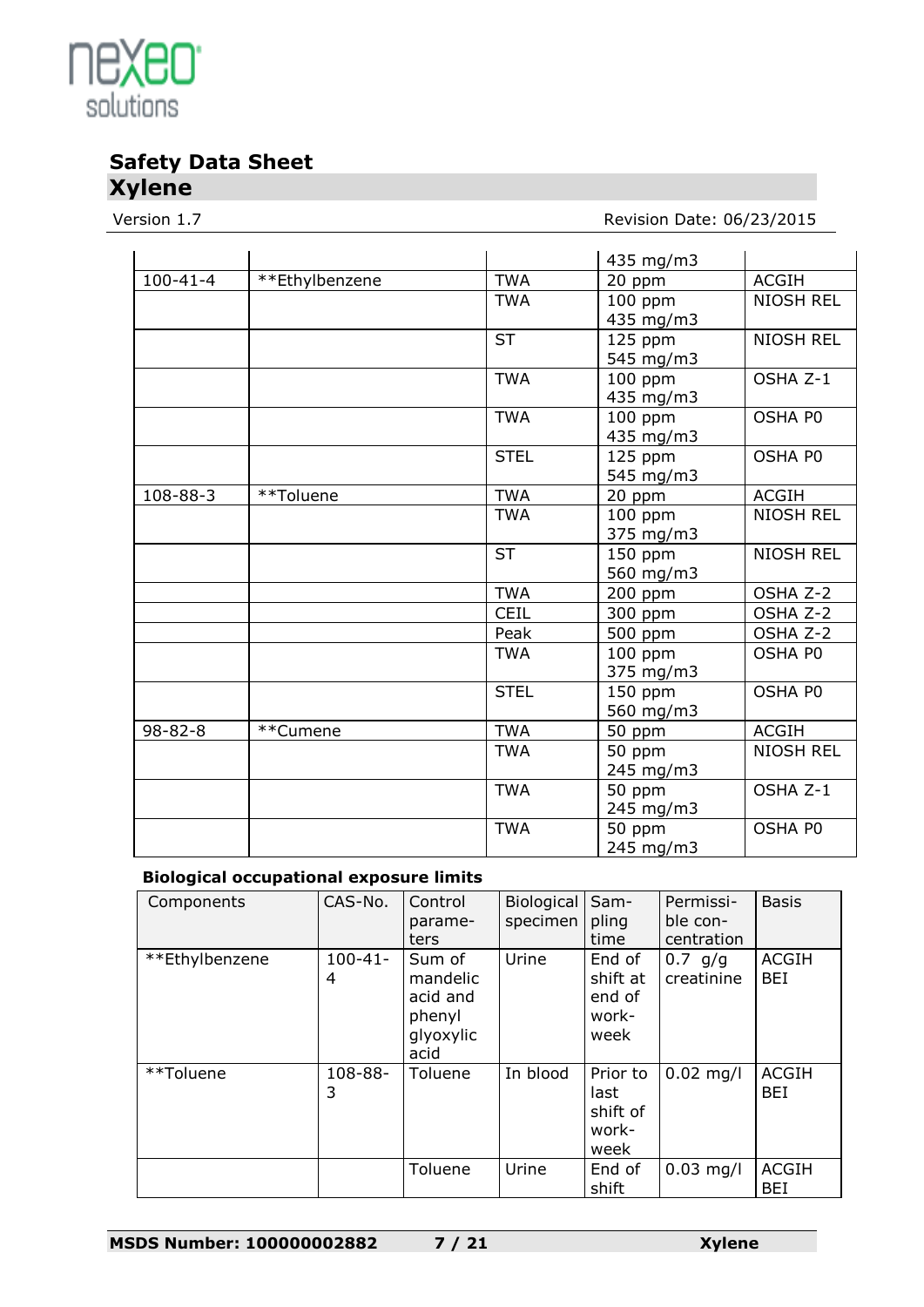

#### Version 1.7 Version 1.7

|                                      |                                                                                                                                                      |       | (As<br>soon as<br>possible<br>after<br>expo-<br>sure<br>ceases)                    |                          |                            |  |
|--------------------------------------|------------------------------------------------------------------------------------------------------------------------------------------------------|-------|------------------------------------------------------------------------------------|--------------------------|----------------------------|--|
|                                      | o-Cresol                                                                                                                                             | Urine | End of<br>shift<br>(As<br>soon as<br>possible<br>after<br>expo-<br>sure<br>ceases) | $0.3$ mg/g<br>Creatinine | <b>ACGIH</b><br><b>BEI</b> |  |
| <b>Personal protective equipment</b> |                                                                                                                                                      |       |                                                                                    |                          |                            |  |
| Respiratory protection               | : No personal respiratory protective equipment normally<br>required.<br>In the case of vapour formation use a respirator with<br>an approved filter. |       |                                                                                    |                          |                            |  |
| Hand protection<br>Remarks           | : The suitability for a specific workplace should be dis-<br>cussed with the producers of the protective gloves.                                     |       |                                                                                    |                          |                            |  |
| Eye protection                       | : Eye wash bottle with pure water<br>Tightly fitting safety goggles<br>Wear face-shield and protective suit for abnormal pro-<br>cessing problems.   |       |                                                                                    |                          |                            |  |
| Skin and body protection             | : impervious clothing<br>Choose body protection according to the amount and<br>concentration of the dangerous substance at the work<br>place.        |       |                                                                                    |                          |                            |  |
| Hygiene measures                     | : When using do not eat or drink.<br>When using do not smoke.<br>Wash hands before breaks and at the end of workday.                                 |       |                                                                                    |                          |                            |  |

#### **SECTION 9. PHYSICAL AND CHEMICAL PROPERTIES**

Appearance : liquid

Colour : clear, colourless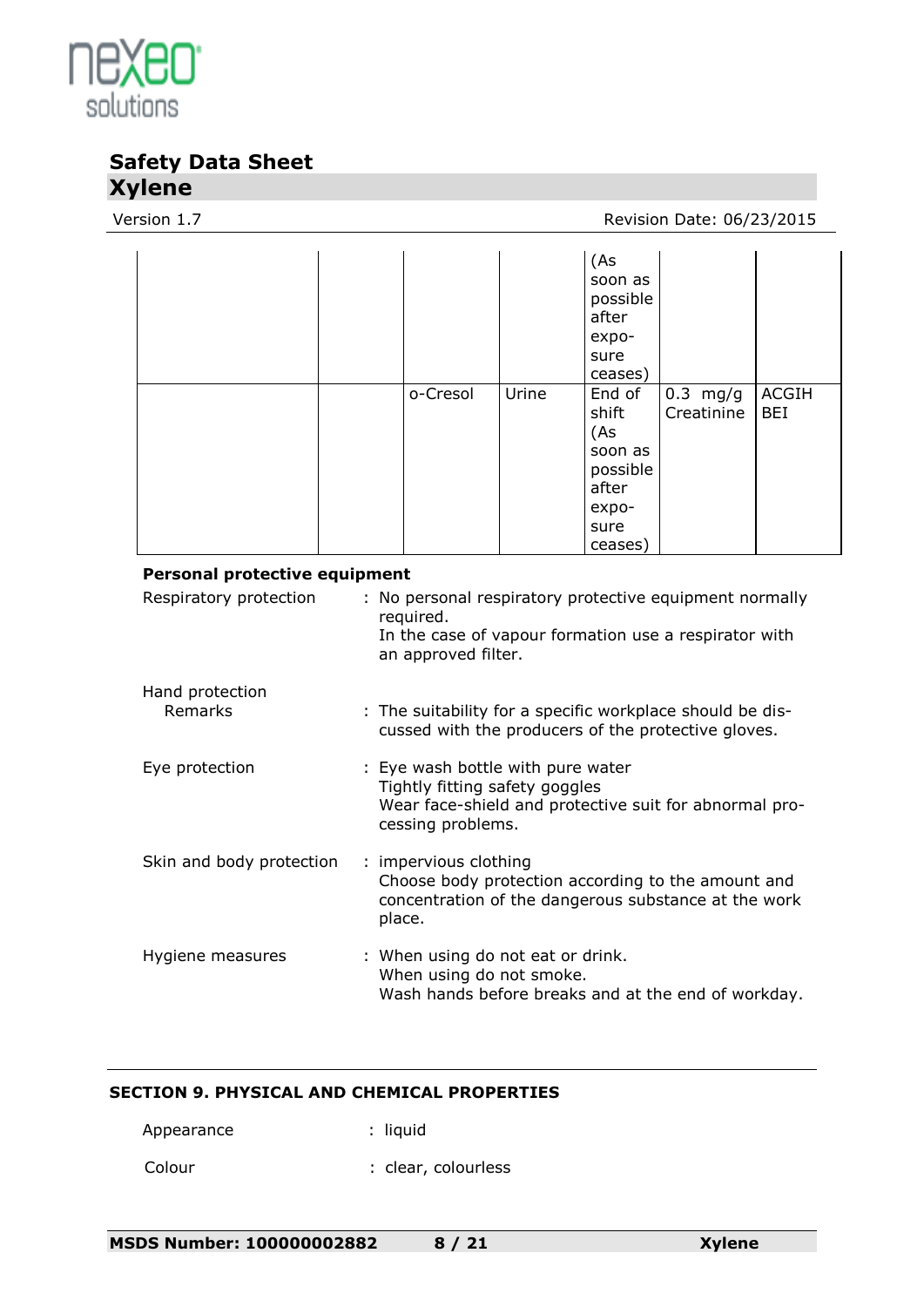

Version 1.7

# **Safety Data Sheet Xylene**

| Revision Date: 06/23/2015 |  |  |
|---------------------------|--|--|
|                           |  |  |

| Odour                                                 | : sweet, aromatic, hydrocarbon-like       |
|-------------------------------------------------------|-------------------------------------------|
| <b>Odour Threshold</b>                                | : No data available                       |
| рH                                                    | : No data available                       |
| Freezing Point (Melting<br>point/freezing point)      | $: -48 - -25$ °C (-54 - -13 °F)           |
| <b>Boiling Point (Boiling</b><br>point/boiling range) | : $138 - 142$ °C (280 - 288 °F)           |
| Flash point                                           | : $27 °C (81 °F)$                         |
| Evaporation rate                                      | : No data available                       |
| Flammability (solid, gas)                             | : No data available                       |
| Burning rate                                          | : No data available                       |
| Upper explosion limit                                 | $: 7 \%$ (V)                              |
| Lower explosion limit                                 | : $1\%$ (V)                               |
| Vapour pressure                                       | : 7 mmHg @ 20 °C (68 °F)                  |
| Relative vapour density                               | : $3.7(Air = 1.0)$                        |
| Relative density                                      | $: 0.87$ Reference substance: (water = 1) |
| Density                                               | $: 0.8632$ g/cm3                          |
| <b>Bulk density</b>                                   | : No data available                       |
| Solubility(ies)<br>Water solubility                   | : practically insoluble                   |
| Solubility in other sol-<br>vents                     | : No data available                       |
| Partition coefficient: n-<br>octanol/water            | : No data available                       |
| Auto-ignition temperature                             | : 432 °C                                  |
| Thermal decomposition                                 | : No data available                       |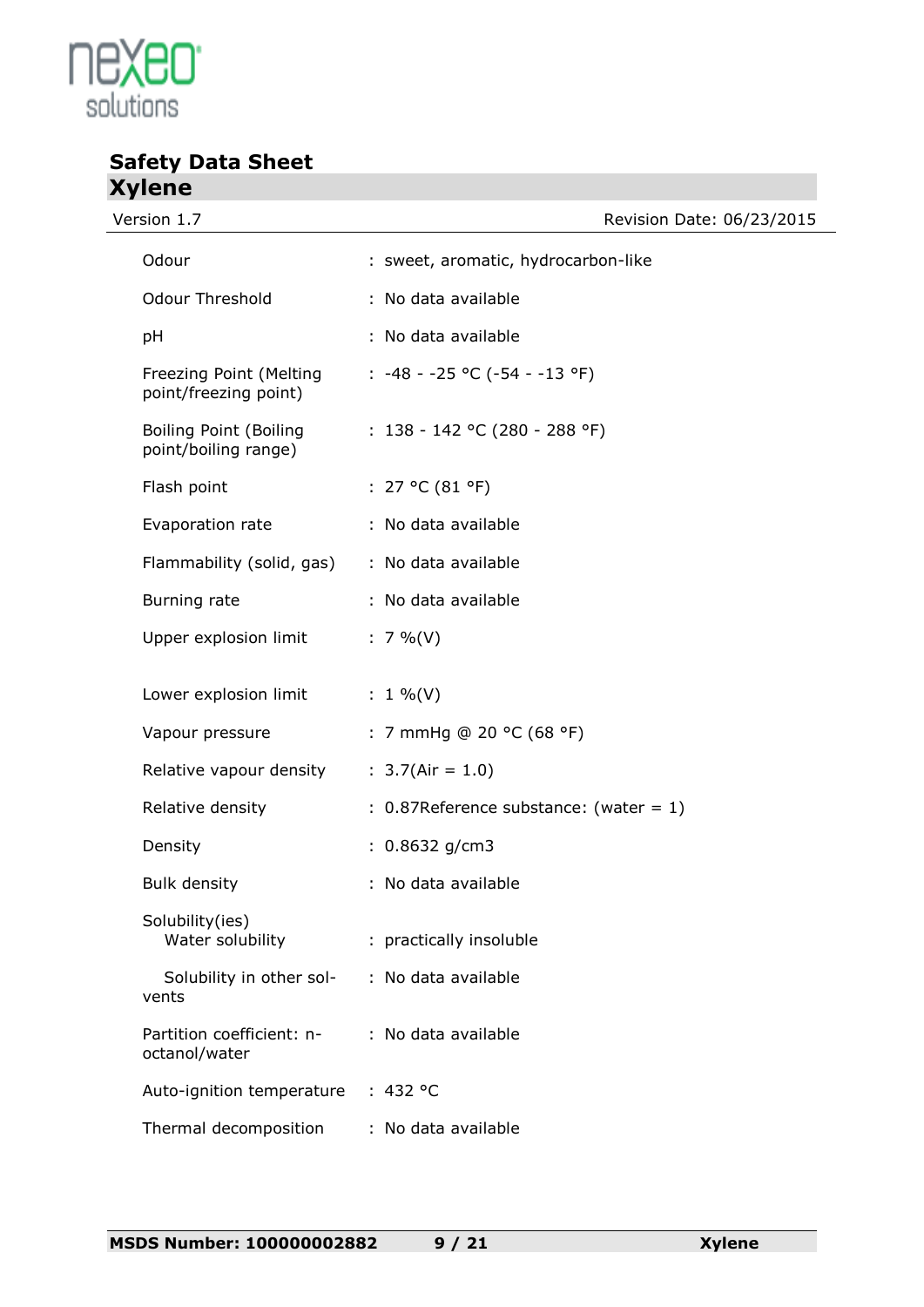

Version 1.7 Version 1.7

#### **SECTION 10. STABILITY AND REACTIVITY**

| Reactivity                            | : No dangerous reaction known under conditions of<br>normal use.    |
|---------------------------------------|---------------------------------------------------------------------|
| Chemical stability                    | : Stable under normal conditions.                                   |
| Possibility of hazardous<br>reactions | : No hazards to be specially mentioned.                             |
| Conditions to avoid                   | : Keep away from heat, flame, sparks and other ignition<br>sources. |
| Incompatible materials                | : Acids<br>alkalis<br>Strong oxidizing agents                       |

### **SECTION 11. TOXICOLOGICAL INFORMATION**

| <b>Acute toxicity</b>                                   |                                                                                                                                                                                            |
|---------------------------------------------------------|--------------------------------------------------------------------------------------------------------------------------------------------------------------------------------------------|
| <b>Components:</b><br>1330-20-7:<br>Acute oral toxicity | : LD50 (rat, male): 3,523 mg/kg<br>Method: EU Method B.1 (Acute Toxicity, Oral)<br>GLP: no                                                                                                 |
| Acute inhalation toxicity                               | : LC50 (rat, male): 6700 ppm<br>Exposure time: 4 h<br>Method: Directive 67/548/EEC, Annex V, B.2.<br>Assessment: The component/mixture is moderately<br>toxic after short term inhalation. |
| Acute dermal toxicity                                   | : LD50 (rabbit): 1,100 mg/kg<br>Assessment: The component/mixture is moderately<br>toxic after single contact with skin.                                                                   |

#### **Skin corrosion/irritation**

#### **Product:**

Result: Irritating to skin.

#### **Components: 1330-20-7:**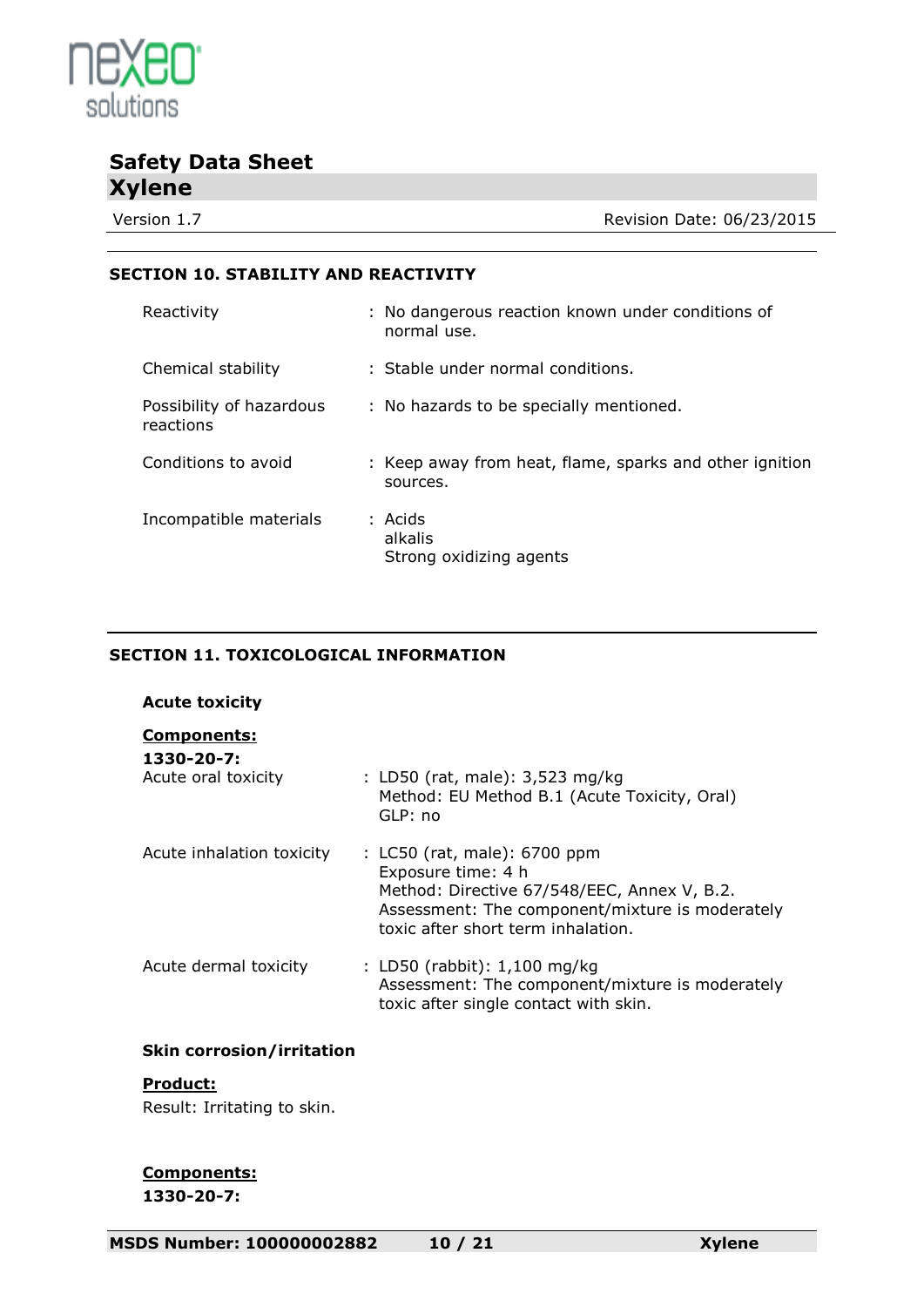

Version 1.7 **Version 1.7** Revision Date: 06/23/2015

Species: rabbit Exposure time: 24 h Result: Irritating to skin.

#### **Serious eye damage/eye irritation**

#### **Product:**

Result: Irritating to eyes.

#### **Components:**

**1330-20-7:** Species: rabbit Result: Irritating to eyes.

#### **Respiratory or skin sensitisation**

#### **Components:**

**1330-20-7:** Remarks: No data available

#### **Germ cell mutagenicity**

#### **Components:**

| 1330-20-7:            |                                                                                                                                                                                                                                                        |
|-----------------------|--------------------------------------------------------------------------------------------------------------------------------------------------------------------------------------------------------------------------------------------------------|
| Genotoxicity in vitro | : Test Type: Chromosome aberration test in vitro<br>Test species: Chinese hamster ovary (CHO)<br>Metabolic activation: with and without metabolic acti-<br>vation<br>Method: Mutagenicity (in vitro mammalian cytogenetic<br>test)<br>Result: negative |
|                       | : Test Type: Sister chromatid exchange assay in mam-<br>malian cells<br>Test species: Chinese hamster ovary (CHO)<br>Metabolic activation: with and without metabolic acti-<br>vation<br>Result: negative                                              |
| Genotoxicity in vivo  | : Test Type: Dominant lethal assay<br>Test species: mouse<br>Application Route: Subcutaneous<br>Exposure time: 8 wk<br>Dose: 1.0 mL/kg<br>Method: OECD Test Guideline 478<br>Result: negative<br>GLP: no                                               |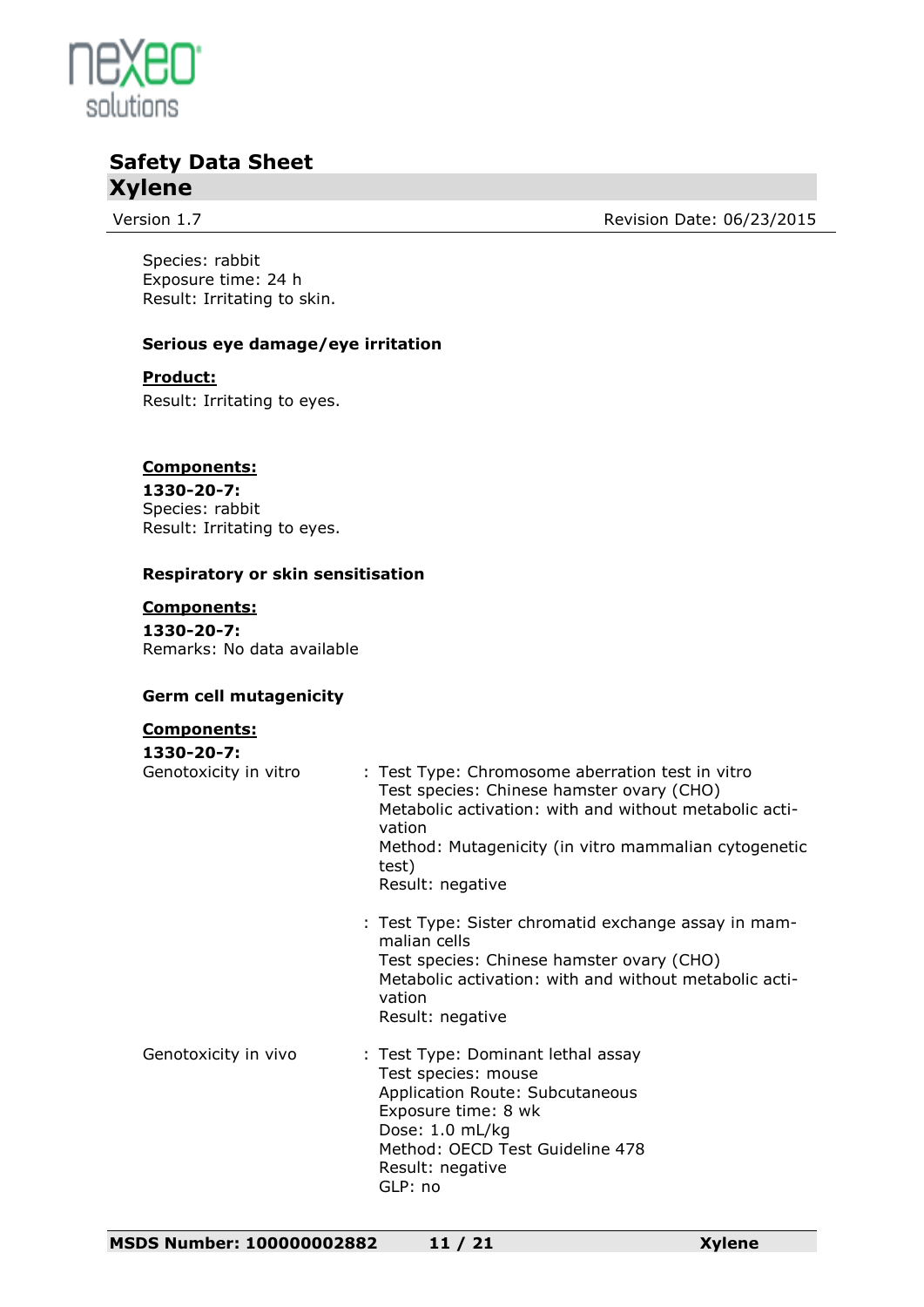

Version 1.7 Version 1.7

Germ cell mutagenicity-: Animal testing did not show any mutagenic effects. Assessment

#### **Carcinogenicity**

### **Components:**

#### **1330-20-7:**

Species: mouse, (male and female) Application Route: Oral Exposure time: 103 wk Dose: 0, 500 or 1000 mg/kg Frequency of Treatment: 5 days/week Method: Directive 67/548/EEC, Annex V, B.32. Result: did not display carcinogenic properties GLP: No data available

Carcinogenicity - Assessment : Animal testing did not show any carcinogenic effects.

#### **100-41-4:**

| Carcinogenicity - As- | : Not classifiable as a human carcinogen. |  |  |
|-----------------------|-------------------------------------------|--|--|
| sessment              |                                           |  |  |

#### **98-82-8:**

| Carcinogenicity - As- | : Not classifiable as a human carcinogen. |
|-----------------------|-------------------------------------------|
| sessment              |                                           |

#### **Reproductive toxicity**

| <u>Components:</u>                 |                                                                                                                                                                                                                                                                                                                                                                                              |
|------------------------------------|----------------------------------------------------------------------------------------------------------------------------------------------------------------------------------------------------------------------------------------------------------------------------------------------------------------------------------------------------------------------------------------------|
| 1330-20-7:                         |                                                                                                                                                                                                                                                                                                                                                                                              |
| Effects on fertility               | : Test Type: Two-generation study<br>Species: rat, male and female<br>Application Route: Inhalation<br>Dose: 0, 25, 100 and 500 ppm<br>Duration of Single Treatment: 6 h<br>Frequency of Treatment: 7 days/week<br>General Toxicity - Parent: NOAEC: > 500 ppm<br>General Toxicity F1: NOAEC: > 500 ppm<br>Early Embryonic Development: NOAEC: > 500 ppm<br>Result: No reproductive effects. |
| Effects on foetal devel-<br>opment | : Species: rat<br>Application Route: Inhalation<br>Dose: 0, 100, 500, 1000 or 2000 ppm<br>Duration of Single Treatment: 14 d<br>Frequency of Treatment: 6 hr/day<br>General Toxicity Maternal: NOAEC: 500 ppm                                                                                                                                                                                |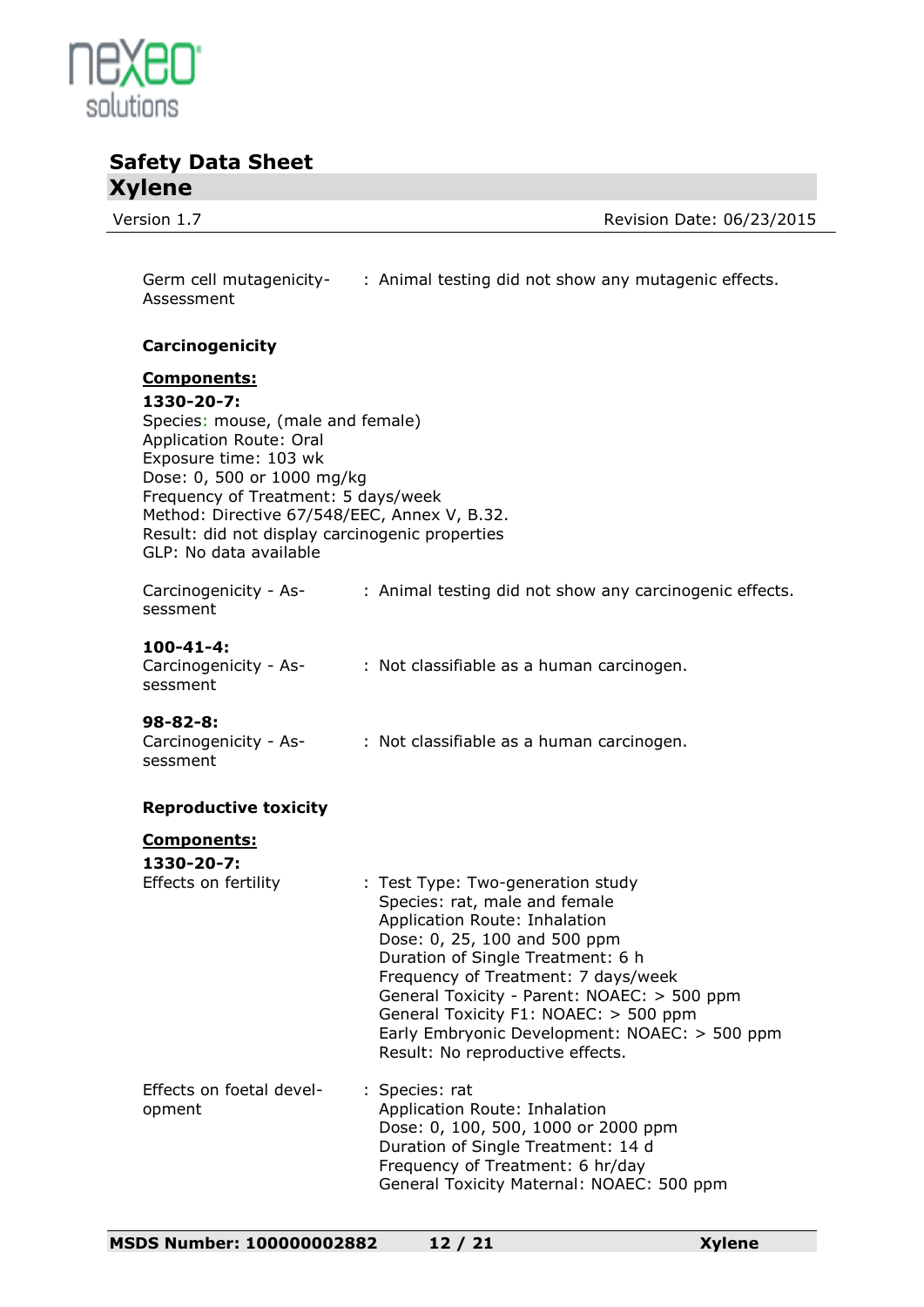

Version 1.7 Version 1.7

Teratogenicity: NOAEC: > 2,000 Developmental Toxicity: NOAEC: 100 ppm Result: No teratogenic effects., Developmental toxicity occurred at maternal toxicity dose levels

#### Reproductive toxicity - Assessment : Animal testing did not show any effects on fertility. Damage to fetus not classifiable

### **STOT - single exposure**

**Product:**No data available

#### **Components:**  $230-20$

| 1330-20-7:              |  |
|-------------------------|--|
| <b>F</b> YDOSULA FOUTES |  |

| <b>Exposure routes:</b> | <b>Target Organs:</b> | <b>Assessment:</b>                                                                                                                                                                                        | <b>Remarks:</b> |
|-------------------------|-----------------------|-----------------------------------------------------------------------------------------------------------------------------------------------------------------------------------------------------------|-----------------|
| Inhalation              | Respiratory system    | May cause respira-<br>tory irritation., The<br>substance or mix-<br>ture is classified as<br>specific target or-<br>gan toxicant, single<br>exposure, category<br>3 with respiratory<br>tract irritation. |                 |

100-41-4:No data available

108-88-3:No data available

98-82-8:No data available

#### **STOT - repeated exposure**

**Product:**No data available

#### **Components:**

**1330-20-7:**

| <b>Exposure routes:</b> | <b>Target Organs:</b>                      | <b>Assessment:</b>                                                                                                                                                                                          | <b>Remarks:</b> |
|-------------------------|--------------------------------------------|-------------------------------------------------------------------------------------------------------------------------------------------------------------------------------------------------------------|-----------------|
|                         | Liver, Kidney, Cen-<br>tral nervous system | May cause damage<br>to organs through<br>prolonged or re-<br>peated exposure.,<br>The substance or<br>mixture is classified<br>as specific target<br>organ toxicant, re-<br>peated exposure,<br>category 2. |                 |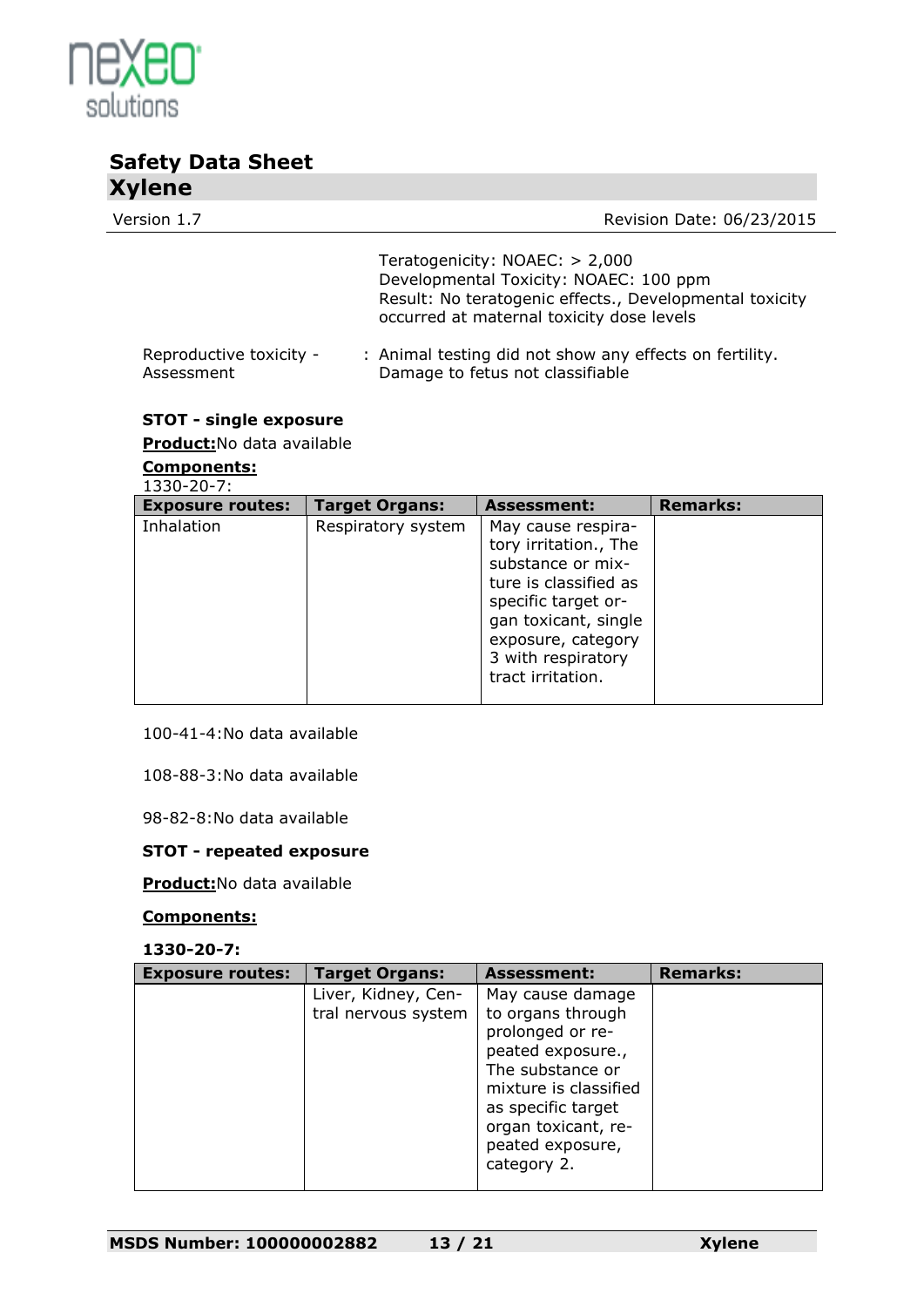

Version 1.7 **Review Accord 2.5 Revision Date: 06/23/2015** 

**100-41-4:**No data available

**108-88-3:**No data available

**98-82-8:**No data available

#### **Repeated dose toxicity**

#### **Components:**

**1330-20-7:** Species: rat, male and female NOAEL: 250 mg/kg Application Route: Oral Exposure time: 103 wk Number of exposures: 5 d/wk Dose: 0, 250 or 500 mg/kg Assessment: The substance or mixture is classified as specific target organ toxicant, repeated exposure, category 2.

#### **Aspiration toxicity**

#### **Components:**

**1330-20-7:** May be fatal if swallowed and enters airways.

#### **Further information**

#### **Product:**

Remarks: Solvents may degrease the skin.

#### **SECTION 12. ECOLOGICAL INFORMATION**

**Ecotoxicity**

### **Components:**

**1330-20-7:**

Toxicity to fish : LC50 (Oncorhynchus mykiss (rainbow trout)): 2.6 mg/l Exposure time: 96 h Method: OECD Test Guideline 203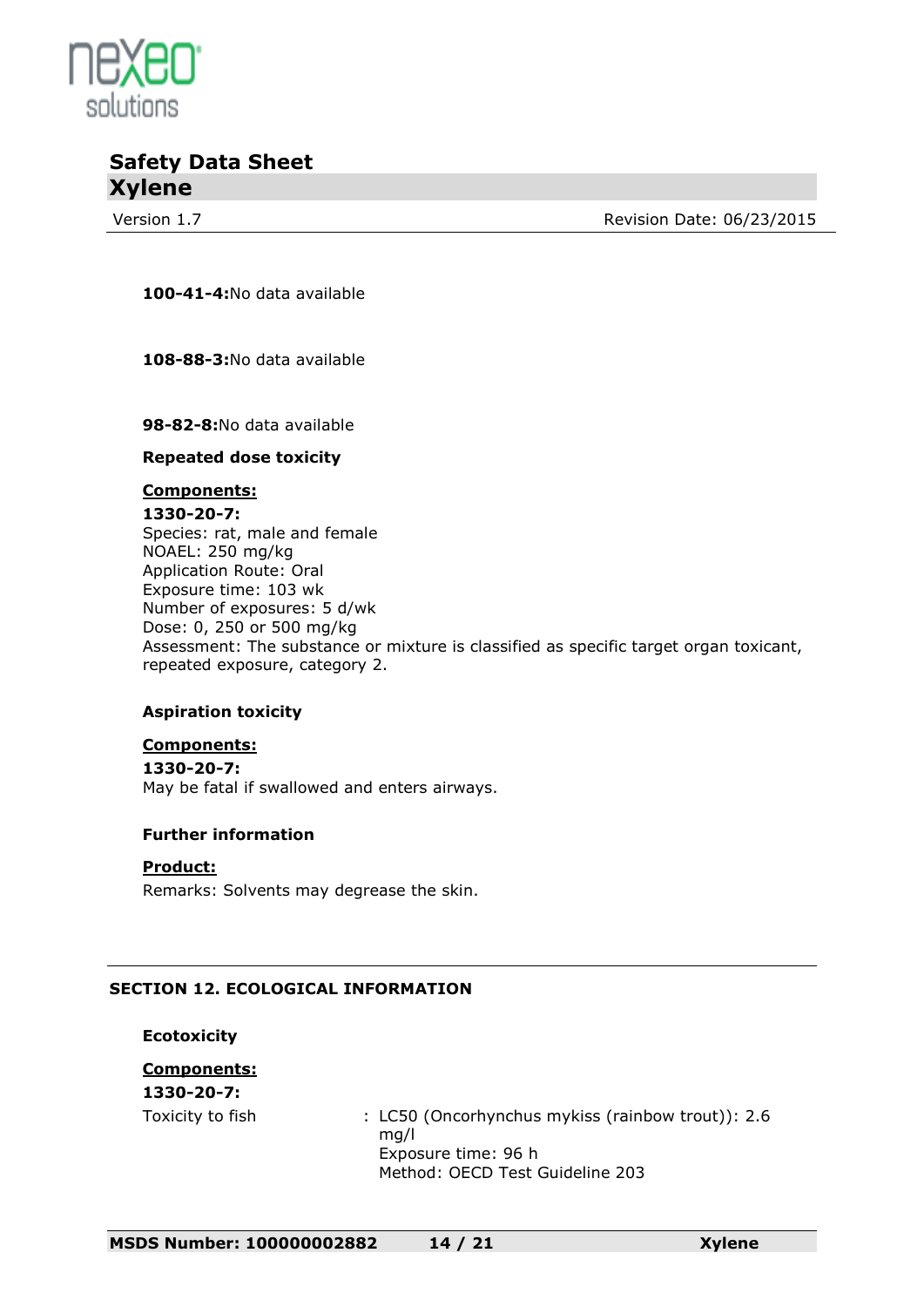

| <b>TYTE</b>                                                                    |                                                                                                                                                                                                             |                           |
|--------------------------------------------------------------------------------|-------------------------------------------------------------------------------------------------------------------------------------------------------------------------------------------------------------|---------------------------|
| Version 1.7                                                                    |                                                                                                                                                                                                             | Revision Date: 06/23/2015 |
| Toxicity to daphnia and<br>other aquatic inverte-<br>brates                    | : EC50 (Daphnia magna (Water flea)): 1 mg/l<br>Exposure time: 24 h<br>Test Type: static test<br>Method: OECD Test Guideline 202                                                                             |                           |
| Toxicity to algae                                                              | : EC50 (Pseudokirchneriella subcapitata): 4.36 mg/l<br>End point: Growth rate<br>Exposure time: 72 h<br>Test Type: static test<br>Analytical monitoring: yes<br>Method: OECD Test Guideline 201<br>GLP: yes |                           |
| Ecotoxicology Assessment<br>Acute aquatic toxicity                             | : Toxic to aquatic life.                                                                                                                                                                                    |                           |
| Chronic aquatic toxicity                                                       | : Toxic to aquatic life with long lasting effects.                                                                                                                                                          |                           |
| <b>Persistence and degradability</b>                                           |                                                                                                                                                                                                             |                           |
| <b>Components:</b><br>1330-20-7:<br>Biodegradability                           | : Inoculum: activated sludge<br>Result: Readily biodegradable.<br>Biodegradation: 72 %<br>Exposure time: 20 d                                                                                               |                           |
| <b>Bioaccumulative potential</b>                                               |                                                                                                                                                                                                             |                           |
| <b>Components:</b><br>1330-20-7:<br>Partition coefficient: n-<br>octanol/water | : $log Pow: 2.77 - 3.15$                                                                                                                                                                                    |                           |
| 108-88-3:<br>Partition coefficient: n-<br>octanol/water                        | : log Pow: 2.73                                                                                                                                                                                             |                           |
| $98 - 82 - 8:$<br>Partition coefficient: n-<br>octanol/water                   | : log Pow: 3.55 (23 °C)                                                                                                                                                                                     |                           |
| <b>Mobility in soil</b><br>No data available                                   |                                                                                                                                                                                                             |                           |
| <b>Other adverse effects</b><br>No data available                              |                                                                                                                                                                                                             |                           |
| Product:                                                                       |                                                                                                                                                                                                             |                           |
|                                                                                |                                                                                                                                                                                                             |                           |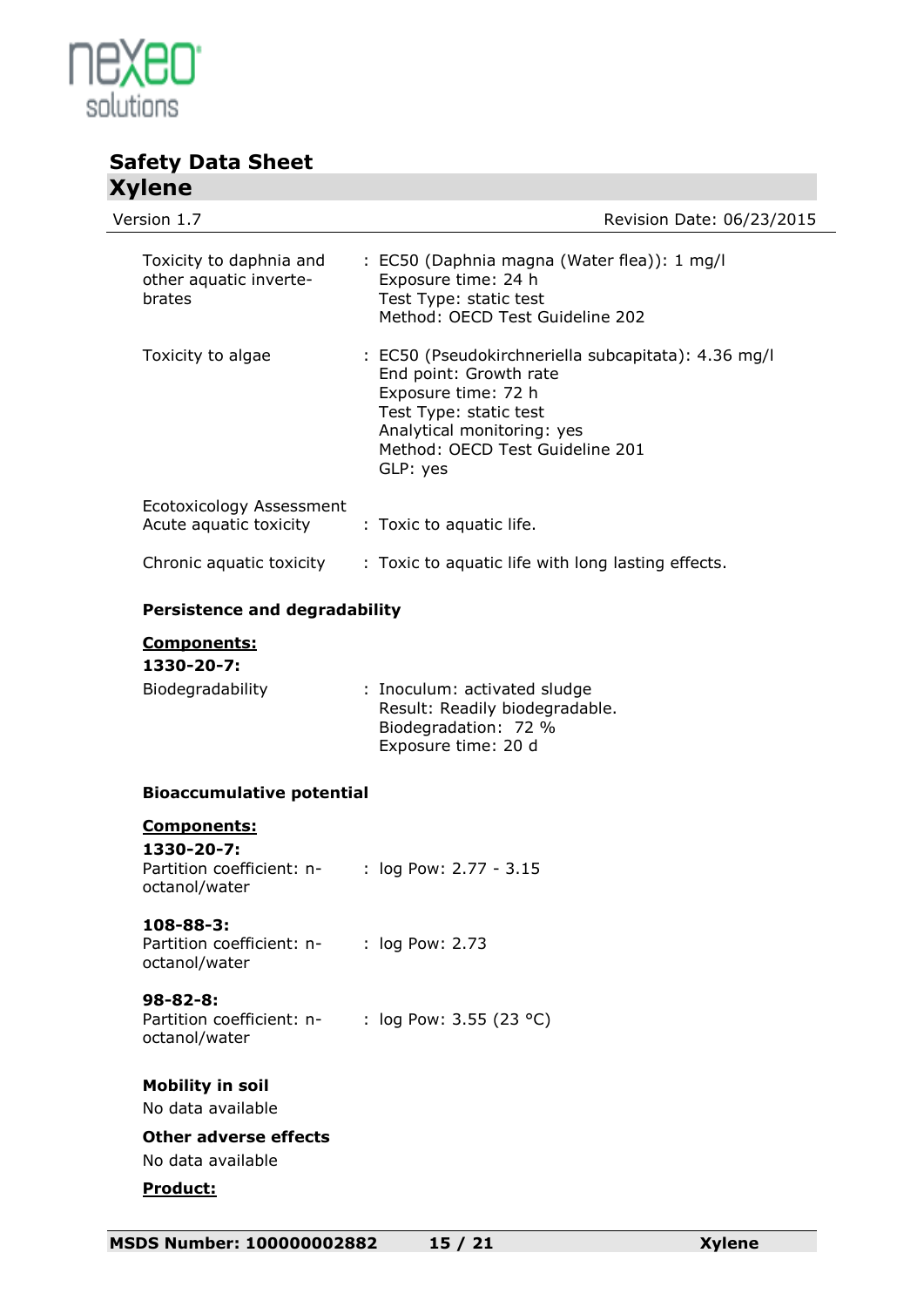

| Version 1.7                            | Revision Date: 06/23/2015                                                                                                                                                        |
|----------------------------------------|----------------------------------------------------------------------------------------------------------------------------------------------------------------------------------|
| Regulation                             | 40 CFR Protection of Environment; Part 82 Protection                                                                                                                             |
|                                        | of Stratospheric Ozone - CAA Section 602 Class I Sub-<br>stances                                                                                                                 |
| Remarks                                | This product neither contains, nor was manufactured<br>with a Class I or Class II ODS as defined by the U.S.<br>Clean Air Act Section 602 (40 CFR 82, Subpt. A, App.A<br>$+$ B). |
| Additional ecological in-<br>formation | : An environmental hazard cannot be excluded in the<br>event of unprofessional handling or disposal., Toxic to<br>aquatic life with long lasting effects.                        |

#### **SECTION 13. DISPOSAL CONSIDERATIONS**

| <b>Disposal methods</b> |                                                                                                                                                                                                                                                                                 |
|-------------------------|---------------------------------------------------------------------------------------------------------------------------------------------------------------------------------------------------------------------------------------------------------------------------------|
| Waste from residues     | : Dispose of in accordance with all applicable local,<br>state and federal regulations.<br>For assistance with your waste management needs -<br>including disposal, recycling and waste stream reduc-<br>tion, contact NEXEO's Environmental Services Group<br>at 800-637-7922. |
| Contaminated packaging  | : Empty remaining contents.<br>Dispose of as unused product.<br>Do not re-use empty containers.<br>Do not burn, or use a cutting torch on, the empty<br>drum.                                                                                                                   |

#### **SECTION 14. TRANSPORT INFORMATION**

**IATA (International Air Transport Association)**: UN1307, XYLENES, 3, III, Flash Point:27 °C(81 °F)

**IMDG (International Maritime Dangerous Goods):** UN1307, XYLENES, 3, III, Marine Pollutant (MIXED XYLENES**,** ETHYLBENZENE)

**DOT (Department of Transportation)**: UN1307, XYLENES, 3, III

#### **SECTION 15. REGULATORY INFORMATION**

**OSHA Hazards** : Flammable liquid, Harmful by skin absorption., Moderate skin irritant, Moderate eye irritant, Moderate respiratory irritant, Aspiration hazard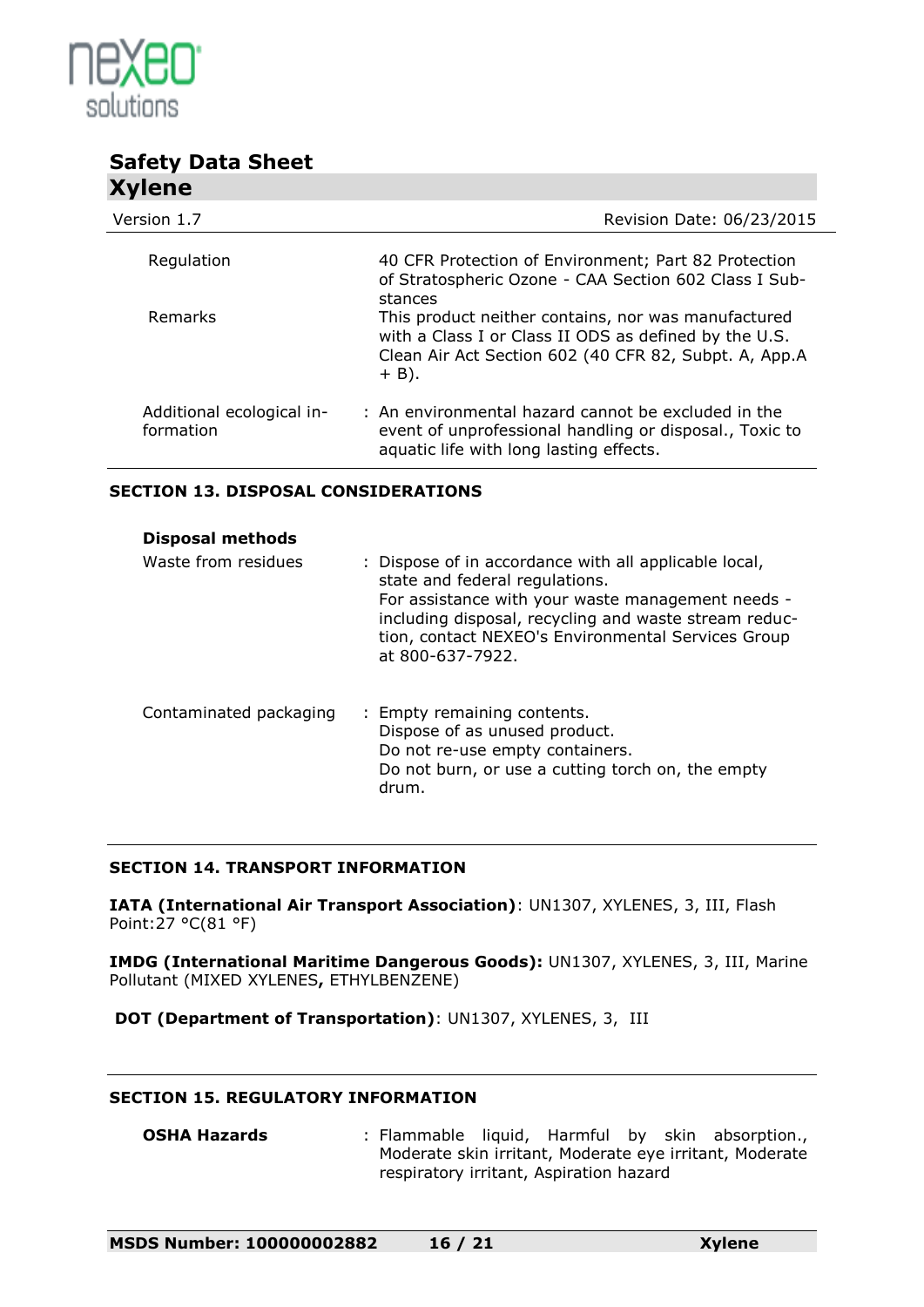

Version 1.7 **Review Accord 2.5 Revision Date: 06/23/2015** 

**WHMIS Classification** : B2: Flammable liquid D2A: Very Toxic Material Causing Other Toxic Effects D2B: Toxic Material Causing Other Toxic Effects

#### **EPCRA - Emergency Planning and Community Right-to-Know Act**

#### **CERCLA Reportable Quantity**

| Components    | I CAS-No. | Component<br>RO (lbs) | Calculated product<br>RO (lbs) |
|---------------|-----------|-----------------------|--------------------------------|
| Mixed xylenes | 1330-20-7 | 100                   | 100                            |

#### **SARA 304 Extremely Hazardous Substances Reportable Quantity**

This material does not contain any components with a section 304 EHS RQ.

| <b>SARA 311/312</b> | : Fire Hazard         |
|---------------------|-----------------------|
| <b>Hazards</b>      | Chronic Health Hazard |
|                     | Acute Health Hazard   |

#### **Clean Air Act**

The following chemical(s) are listed as HAP under the U.S. Clean Air Act, Section 12 (40 CFR 61):

| $100 - 41 - 4$ | **Ethylbenzene | 30 %       |
|----------------|----------------|------------|
| $108 - 88 - 3$ | **Toluene      | $4.9999\%$ |
| 98-82-8        | **Cumene       | 1 %        |
| 71-43-2        | **Benzene      | $0.02\%$   |
|                |                |            |

This product does not contain any chemicals listed under the U.S. Clean Air Act Section 112(r) for Accidental Release Prevention (40 CFR 68.130, Subpart F). The following chemical(s) are listed under the U.S. Clean Air Act Section 111 SOCMI Intermediate or Final VOC's (40 CFR 60.489):

| 1330-20-7      | Mixed xylenes  | $100 \%$        |
|----------------|----------------|-----------------|
| $100 - 41 - 4$ | **Ethylbenzene | 30 %            |
| 108-88-3       | **Toluene      | $4.9999\%$      |
| 98-82-8        | **Cumene       | $1 \frac{0}{0}$ |
| 71-43-2        | **Benzene      | $0.02\%$        |

#### **Clean Water Act**

The following Hazardous Substances are listed under the U.S. CleanWater Act, Section 311, Table 116.4A:

| 1330-20-7         | Mixed xylenes                                                                       | 100 %     |
|-------------------|-------------------------------------------------------------------------------------|-----------|
| $100 - 41 - 4$    | **Ethylbenzene                                                                      | 30%       |
| 108-88-3          | **Toluene                                                                           | 4.9999 %  |
| $71 - 43 - 2$     | **Benzene                                                                           | $0.02 \%$ |
|                   | The following Hazardous Chemicals are listed under the U.S. CleanWater Act, Section |           |
| 311, Table 117.3: |                                                                                     |           |
| 1330-20-7         | Mixed xylenes                                                                       | 100 %     |
| $100 - 41 - 4$    | **Ethylbenzene                                                                      | 30 %      |
| 108-88-3          | **Toluene                                                                           | 4.9999 %  |
| $71 - 43 - 2$     | **Benzene                                                                           | 0.02%     |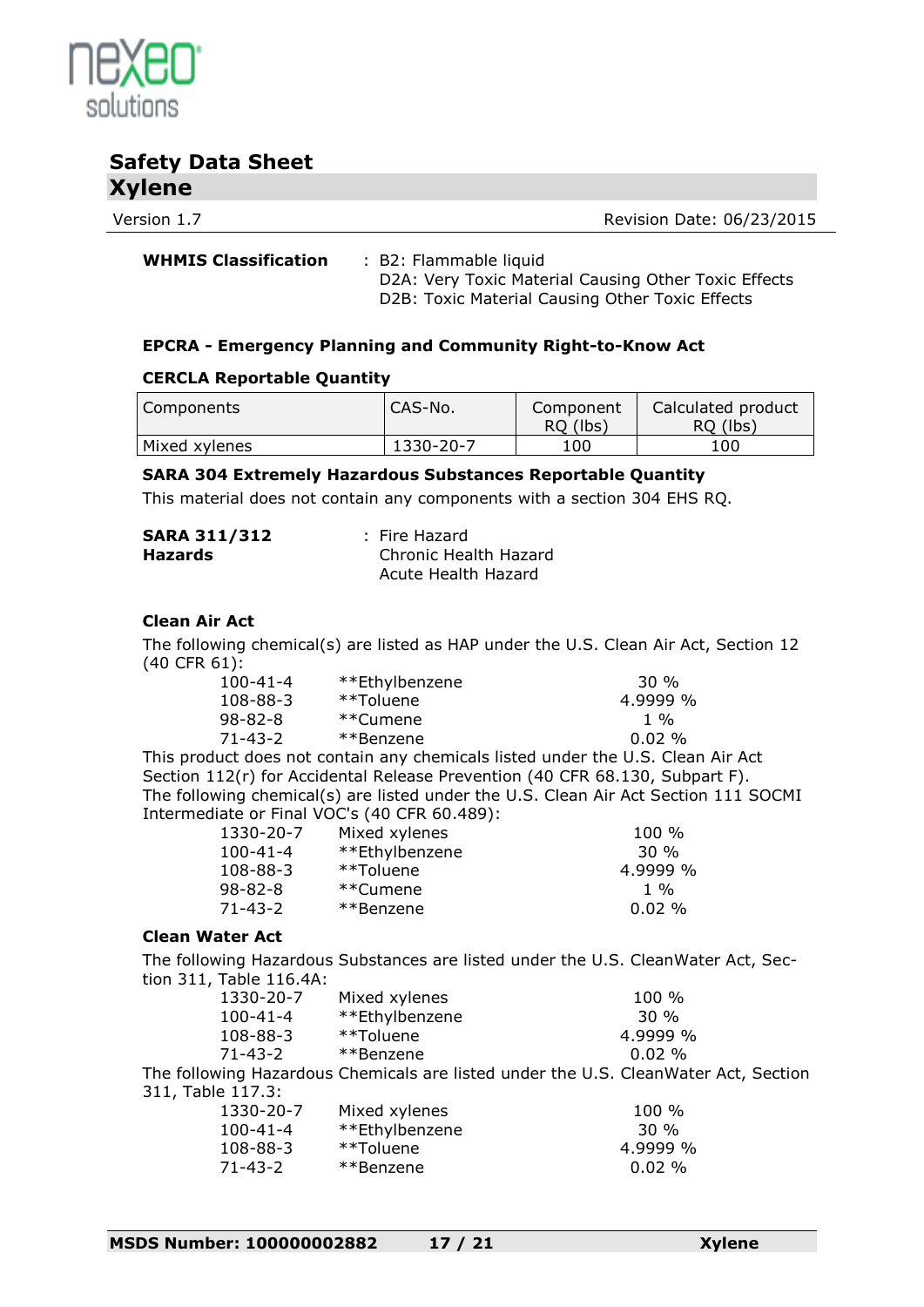

| Version 1.7                        |                |                                          | Revision Date: 06/23/2015                                                                                     |  |
|------------------------------------|----------------|------------------------------------------|---------------------------------------------------------------------------------------------------------------|--|
| Act Section 307                    |                |                                          | This product contains the following toxic pollutants listed under the U.S. Clean Water                        |  |
| $100 - 41 - 4$                     |                | **Ethylbenzene                           | 30 %                                                                                                          |  |
| $108 - 88 - 3$                     |                | **Toluene                                | 4.9999 %                                                                                                      |  |
| <b>US State Regulations</b>        |                |                                          |                                                                                                               |  |
| <b>Massachusetts Right To Know</b> |                |                                          |                                                                                                               |  |
|                                    | 1330-20-7      | Mixed xylenes                            | 90 - 100 %                                                                                                    |  |
|                                    | $100 - 41 - 4$ | **Ethylbenzene                           | $0 - 30 %$                                                                                                    |  |
|                                    | 108-88-3       | **Toluene                                | $1 - 5%$                                                                                                      |  |
|                                    | $98 - 82 - 8$  | **Cumene                                 | $0.1 - 1\%$                                                                                                   |  |
|                                    | $71 - 43 - 2$  | **Benzene                                | $0 - 0.1 %$                                                                                                   |  |
| Pennsylvania Right To Know         |                |                                          |                                                                                                               |  |
|                                    | 1330-20-7      | Mixed xylenes                            | 90 - 100 %                                                                                                    |  |
|                                    | $100 - 41 - 4$ | **Ethylbenzene                           | $0 - 30 %$                                                                                                    |  |
|                                    | 108-88-3       | **Toluene                                | $1 - 5%$                                                                                                      |  |
|                                    | $98 - 82 - 8$  | **Cumene                                 | $0.1 - 1 \%$                                                                                                  |  |
|                                    | $71 - 43 - 2$  | **Benzene                                | $0 - 0.1 %$                                                                                                   |  |
| <b>New Jersey Right To Know</b>    |                |                                          |                                                                                                               |  |
|                                    | 1330-20-7      | Mixed xylenes                            | 90 - 100 %                                                                                                    |  |
|                                    | $100 - 41 - 4$ | **Ethylbenzene                           | $0 - 30 %$                                                                                                    |  |
|                                    | 108-88-3       | **Toluene                                | $1 - 5%$                                                                                                      |  |
|                                    | $98 - 82 - 8$  | **Cumene                                 | $1 - 5 %$                                                                                                     |  |
| <b>California Prop 65</b>          |                | the State of California to cause cancer. | WARNING! This product contains a chemical known to                                                            |  |
|                                    | $100 - 41 - 4$ | **Ethylbenzene                           |                                                                                                               |  |
|                                    | $98 - 82 - 8$  | **Cumene                                 |                                                                                                               |  |
|                                    | $71 - 43 - 2$  | **Benzene                                | WARNING: This product contains a chemical known to<br>the State of California to cause birth defects or other |  |
|                                    | 108-88-3       | reproductive harm.<br>**Toluene          |                                                                                                               |  |
|                                    | $71 - 43 - 2$  | **Benzene                                |                                                                                                               |  |
|                                    |                |                                          |                                                                                                               |  |

### **The components of this product are reported in the following inventories:**

| <b>United States TSCA Inventory</b>            | y (positive listing)<br>(On TSCA Invento-<br>ry:                                        |
|------------------------------------------------|-----------------------------------------------------------------------------------------|
| <b>Canadian Domestic Substances List (DSL)</b> | y (positive listing)<br>(All components of<br>this product are on<br>the Canadian DSL.) |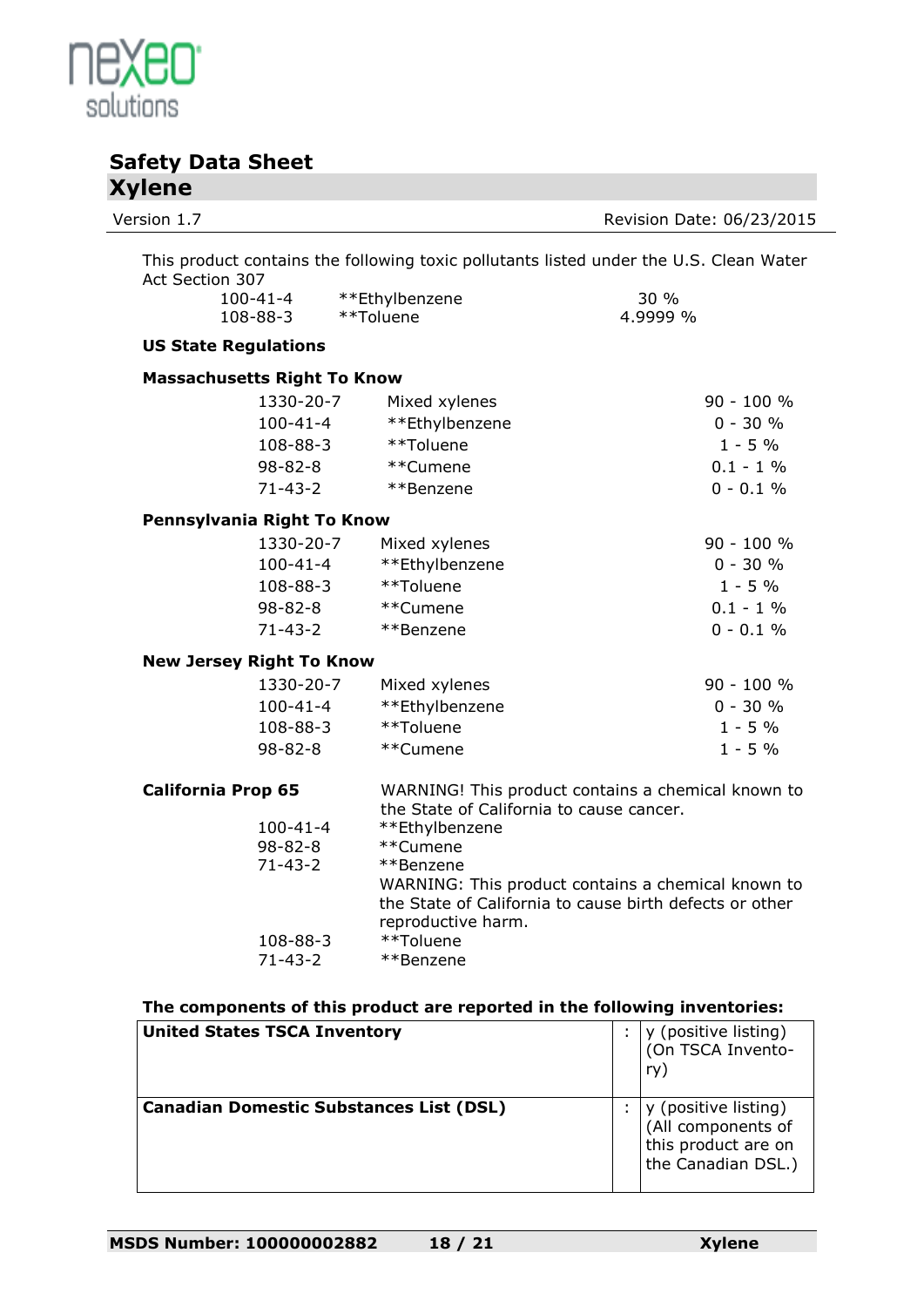

Version 1.7 Version 1.7

| <b>Australia Inventory of Chemical Substances (AICS)</b>                            |   | y (positive listing)<br>(On the inventory,<br>or in compliance<br>with the inventory) |
|-------------------------------------------------------------------------------------|---|---------------------------------------------------------------------------------------|
| <b>New Zealand. Inventory of Chemical Substances</b>                                | ÷ | y (positive listing)<br>(On the inventory,<br>or in compliance<br>with the inventory) |
| Japan. ENCS - Existing and New Chemical<br><b>Substances Inventory</b>              |   | y (positive listing)<br>(On the inventory,<br>or in compliance<br>with the inventory) |
| Korea. Korean Existing Chemicals Inventory (KECI)                                   | ÷ | y (positive listing)<br>(On the inventory,<br>or in compliance<br>with the inventory) |
| <b>Philippines Inventory of Chemicals and Chemical</b><br><b>Substances (PICCS)</b> | ÷ | y (positive listing)<br>(On the inventory,<br>or in compliance<br>with the inventory) |
| <b>China. Inventory of Existing Chemical Substances in</b><br>China (IECSC)         | ÷ | y (positive listing)<br>(On the inventory,<br>or in compliance<br>with the inventory) |

#### SECTION 16. OTHER INFORMATION**Further information**



4 =Extreme, \* = Chronic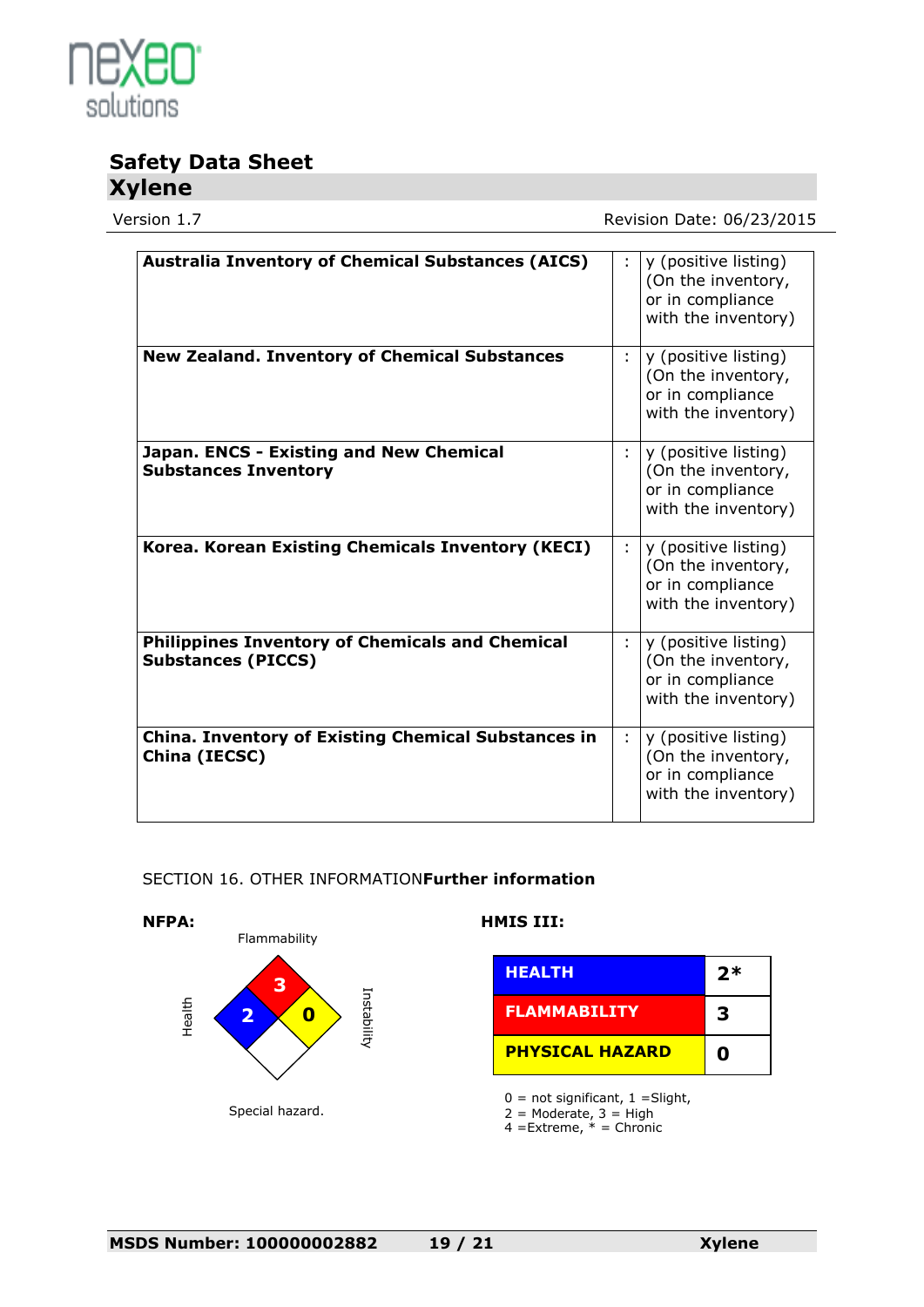

Version 1.7 **Review Accord 2.5 Revision Date: 06/23/2015** 

The information accumulated is based on the data of which we are aware and is believed to be correct as of the date hereof. Since this information may be applied under conditions beyond our control and with which we may be unfamiliar and since data made become available subsequently to the date hereof, we do not assume any responsibility for the results of its use. Recipients are advised to confirm in advance of need that the information is current, applicable, and suitable to their circumstances. This MSDS has been prepared by NEXEO™ Solutions EHS Product Safety Department (1-855-429-2661) MSDS@nexeosolutions.com.

**Legecy MSDS:** R0004340, 100000006769

#### **Material number:**

16084135, 16075696, 16063696, 16056826, 16056828, 16056827, 16056829, 16056825, 16041807, 16040131, 16036781, 16017302, 16005979, 16000348, 781040, 776944, 763953, 710729, 710728, 708716, 707260, 706448, 638918, 623621, 568063, 554061, 554060, 554200, 508616, 508582, 508489, 70145, 70881, 70227, 70442, 53546, 70136, 102351, 102986, 102907, 102359, 87256, 86304, 53755, 69589, 103201, 53758, 85972, 103204, 86307, 102898, 69592, 70082, 85965, 54057, 70432, 86513, 102348, 102683, 102433, 86815, 103194, 69917, 508229, 508294, 508230, 502710, 39908, 22253, 22252, 22034, 22033, 20530, 20529, 20528, 20526, 20525, 20523, 20522, 20524

| Key or legend to abbreviations and acronyms used in the safety data sheet |                                                              |              |                                                                  |  |
|---------------------------------------------------------------------------|--------------------------------------------------------------|--------------|------------------------------------------------------------------|--|
| <b>ACGIH</b>                                                              | American Conference of Gov-<br>ernment Industrial Hygienists | LD50         | Lethal Dose 50%                                                  |  |
| <b>AICS</b>                                                               | Australia, Inventory of Chem-<br>ical Substances             | <b>LOAEL</b> | Lowest Observed Adverse Effect<br>Level                          |  |
| <b>DSL</b>                                                                | Canada, Domestic Substanc-<br>es List                        | <b>NFPA</b>  | National Fire Protection Agency                                  |  |
| <b>NDSL</b>                                                               | Canada, Non-Domestic Sub-<br>stances List                    | <b>NIOSH</b> | National Institute for Occupational<br>Safety & Health           |  |
| <b>CNS</b>                                                                | Central Nervous System                                       | <b>NTP</b>   | National Toxicology Program                                      |  |
| <b>CAS</b>                                                                | <b>Chemical Abstract Service</b>                             | <b>NZIoC</b> | New Zealand Inventory of Chemicals                               |  |
| <b>EC50</b>                                                               | <b>Effective Concentration</b>                               | <b>NOAEL</b> | No Observable Adverse Effect Level                               |  |
| <b>EC50</b>                                                               | <b>Effective Concentration 50%</b>                           | <b>NOEC</b>  | No Observed Effect Concentration                                 |  |
| <b>EGEST</b>                                                              | <b>EOSCA Generic Exposure</b><br>Scenario Tool               | <b>OSHA</b>  | Occupational Safety & Health Admin-<br>istration                 |  |
| <b>EOSCA</b>                                                              | European Oilfield Specialty<br><b>Chemicals Association</b>  | <b>PEL</b>   | Permissible Exposure Limit                                       |  |
| <b>EINECS</b>                                                             | European Inventory of Exist-<br>ing Chemical Substances      | <b>PICCS</b> | Philipines Inventory of Commercial<br><b>Chemical Substances</b> |  |
| <b>MAK</b>                                                                | Germany Maximum Concen-<br>tration Values                    | <b>PRNT</b>  | Presumed Not Toxic                                               |  |
| <b>GHS</b>                                                                | Globally Harmonized System                                   | <b>RCRA</b>  | Resource Conservation Recovery Act                               |  |
| $>=$                                                                      | Greater Than or Equal To                                     | <b>STEL</b>  | Short-term Exposure Limit                                        |  |
| IC50                                                                      | Inhibition Concentration 50%                                 | <b>SARA</b>  | Superfund Amendments and Reau-                                   |  |
|                                                                           |                                                              |              | thorization Act.                                                 |  |
| <b>IARC</b>                                                               | International Agency for Re-                                 | <b>TLV</b>   | Threshold Limit Value                                            |  |